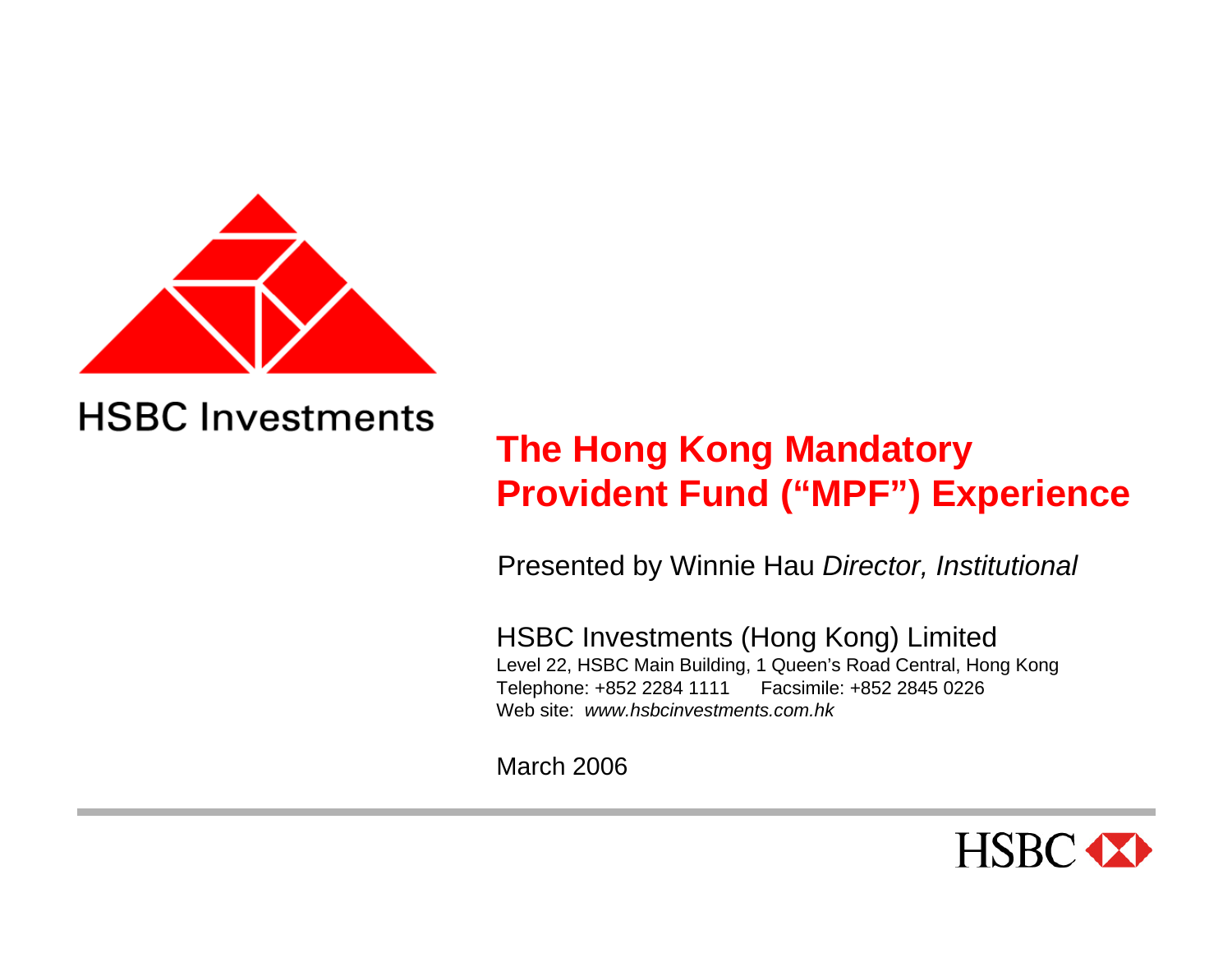

## **Mandatory Provident Fund**

 $\overline{\phantom{0}}$ 

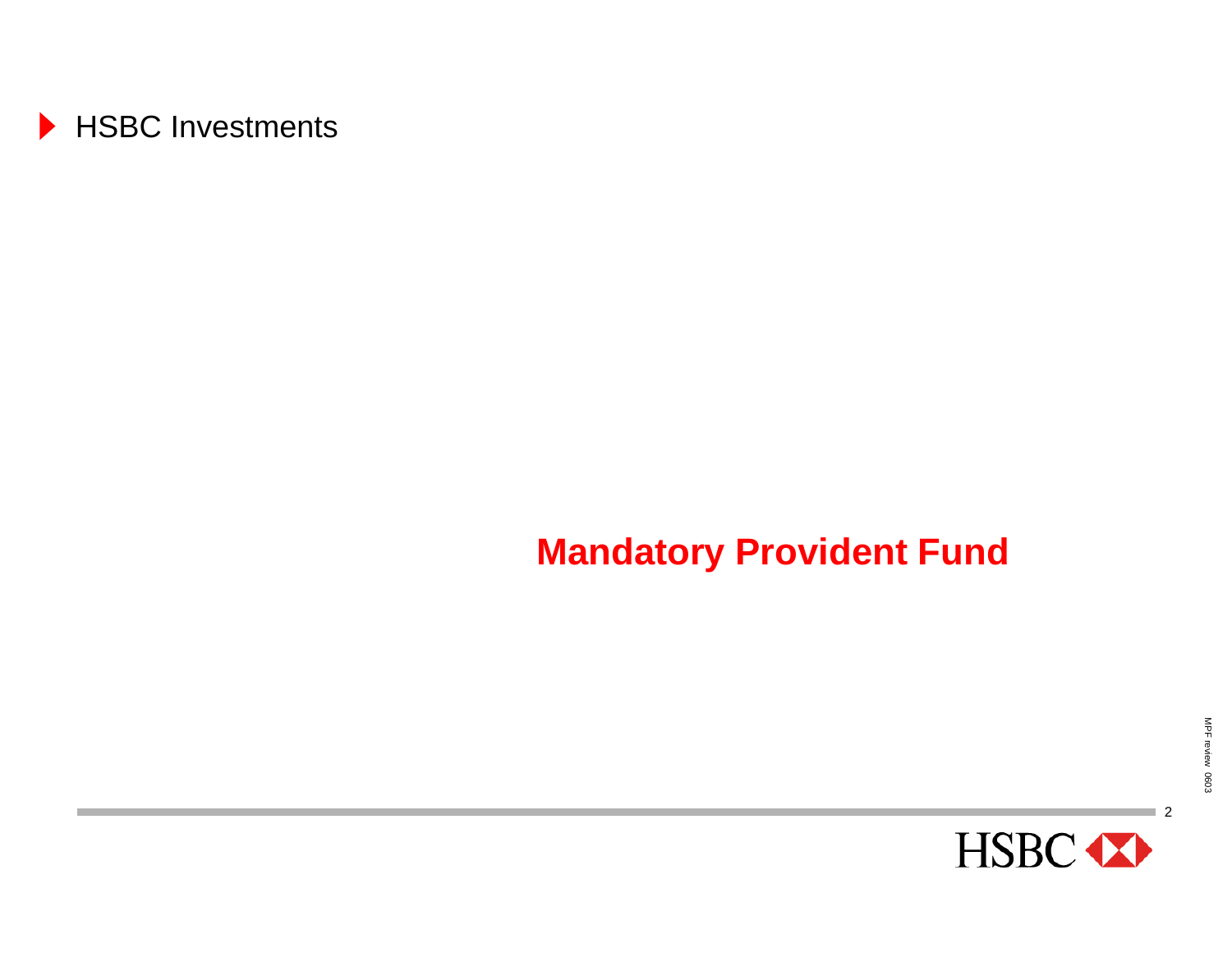## **Mandatory Provident Fund basics**

- Commencement: December 2000
- **A** mandatory, privately managed, fully funded contribution system
- **F** For everyone age 18-64 without existing retirement plan
- **Members choice style defined** contribution schemes
- **Must offer Capital Preservation Fund** (for minimum investment return)

#### **Fund choices as at end of December 2005**



#### **MPF schemes are governed by a trust and must be registered with the MPF Authority**

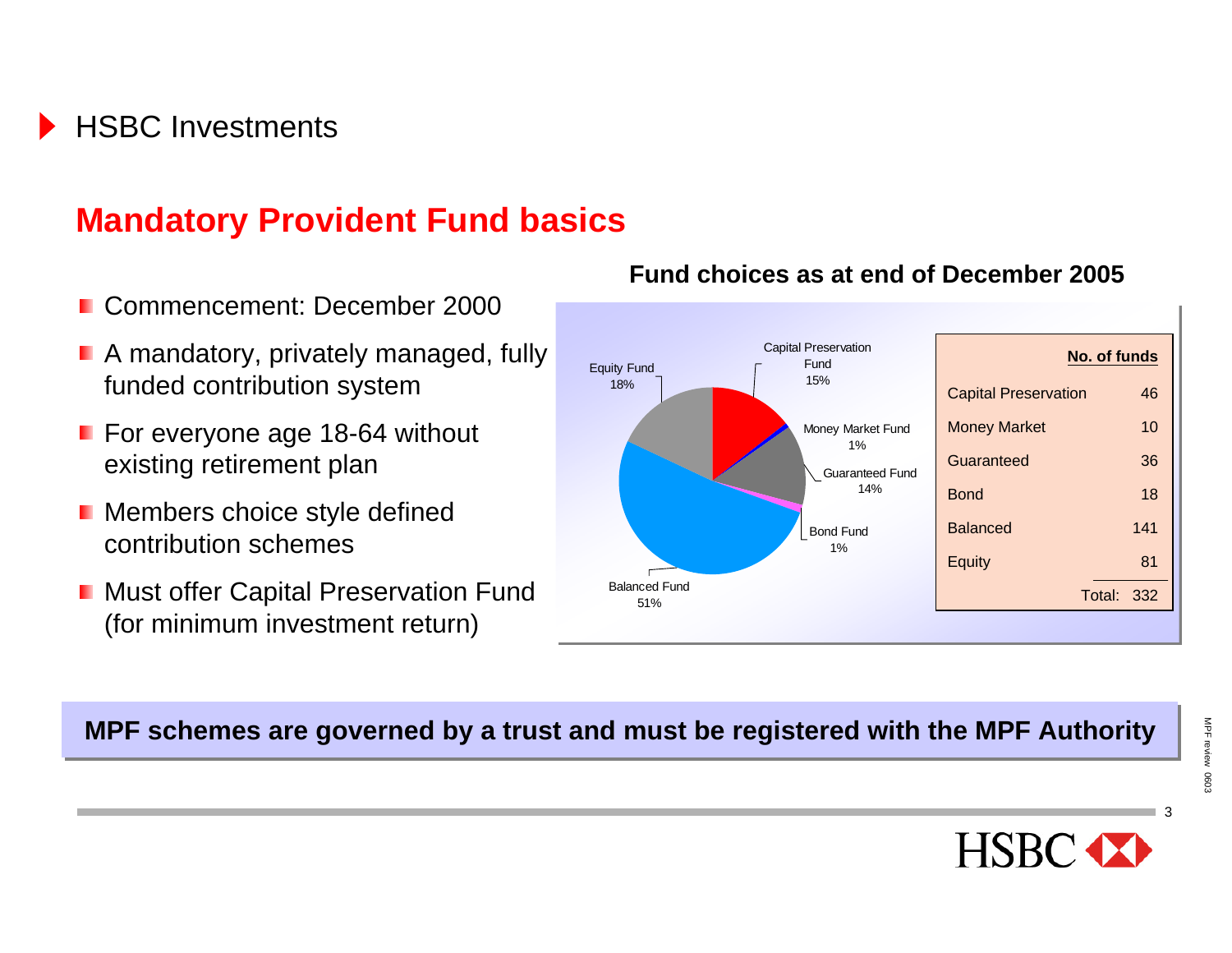### **Mandatory Provident Fund basics**

- **Mandatory for employers and employees to contribute 5% of relevant salary each,** but up to HKD2,000 each month
- **Types of MPF schemes:** 
	- MasterTrust (for general use)
	- Industry Scheme (for high turnover industries such as catering and construction)
	- Employer Sponsored Scheme (2 only)
- Each member enjoys up to HK\$12,000 tax deduction benefits each year
- **Tightly controlled investment guidelines**

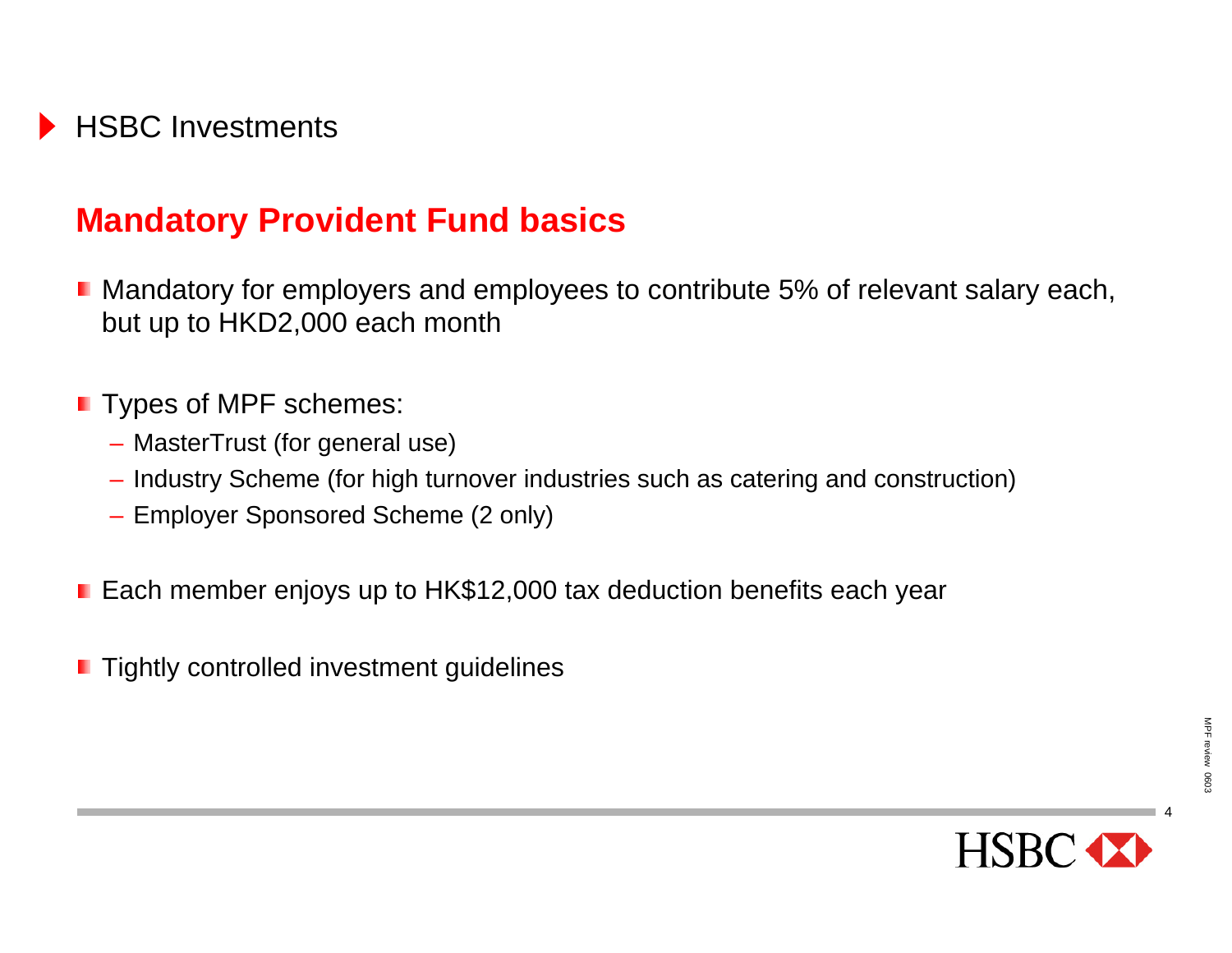## **Mandatory Provident Fund basics**

- **Fully vested**
- **P** Portability upon termination or retirement  $-$  existing or new master trusts
- Preservation benefits are payable at age 65, but early collection is possible:
	- Early retirement at age 60
	- Permanent departure from Hong Kong SAR
	- Total disability or death
	- Claiming of small account balance

**MPF has long-term investment horizon MPF has long-term investment horizon**

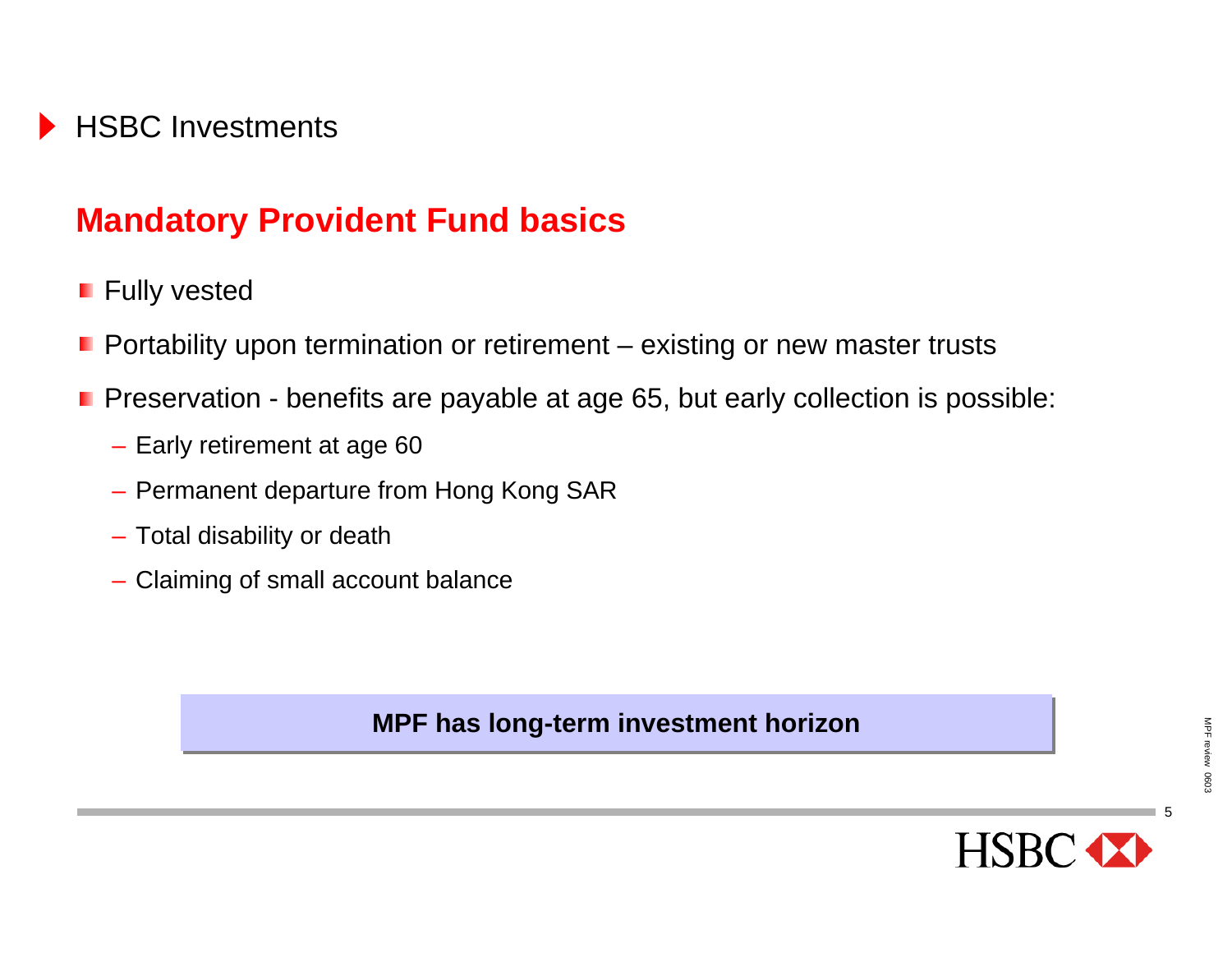## **Mandatory Provident Fund Schemes Authority ("MPFA")**

- **E** Ensuring compliance with the MPF Ordinance
- Making rules or guidelines
- **Approving trustees, administrators, and fund managers**
- **Regulating intermediaries**
- Registering schemes and funds (working with HKSFC)
- Regulating affairs and activities of approved parties (regular reports and on-site audits)
- Considering and proposing reforms
- **Promoting and encouraging development of retirement scheme industry**

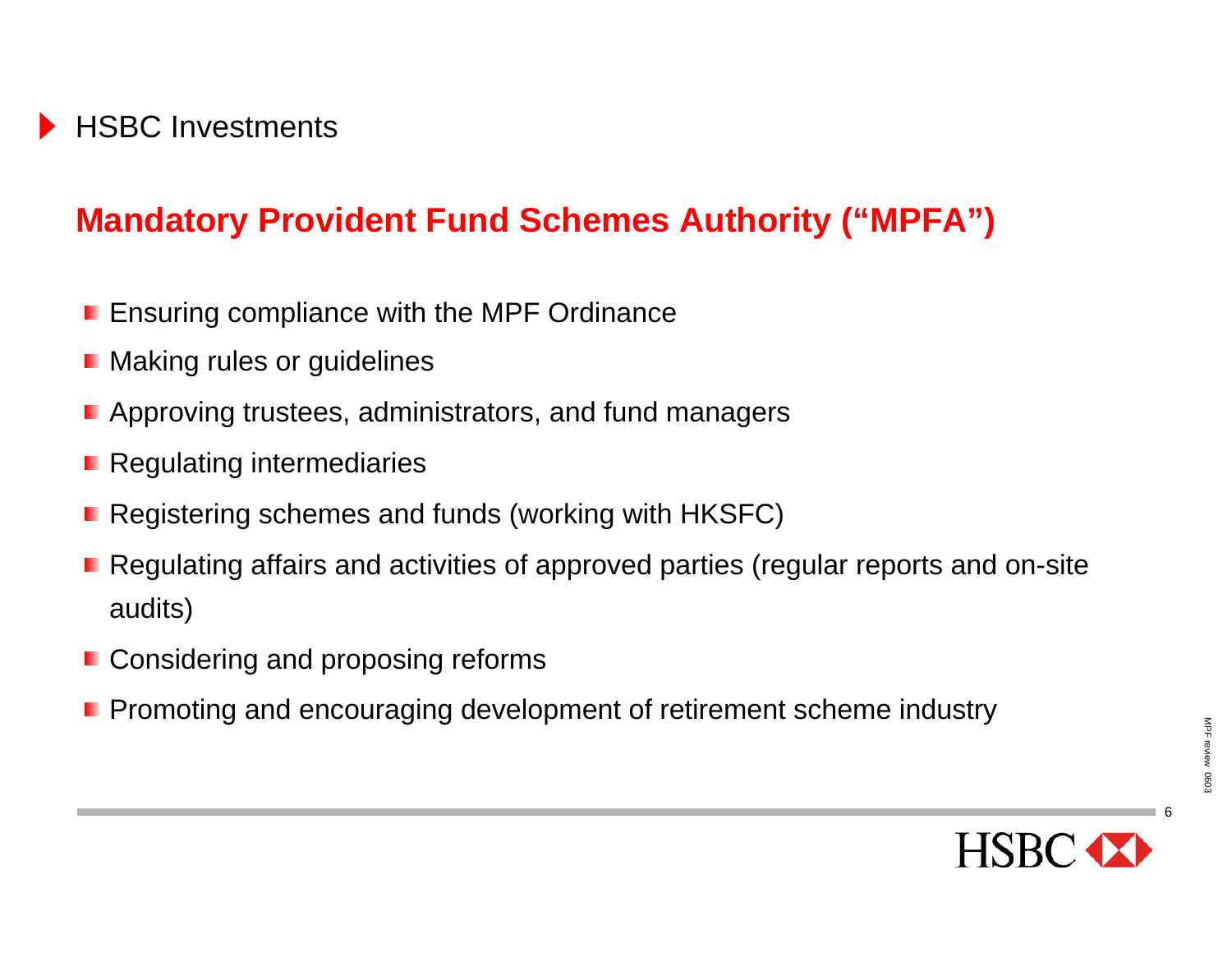

#### **Relationship of various parties**



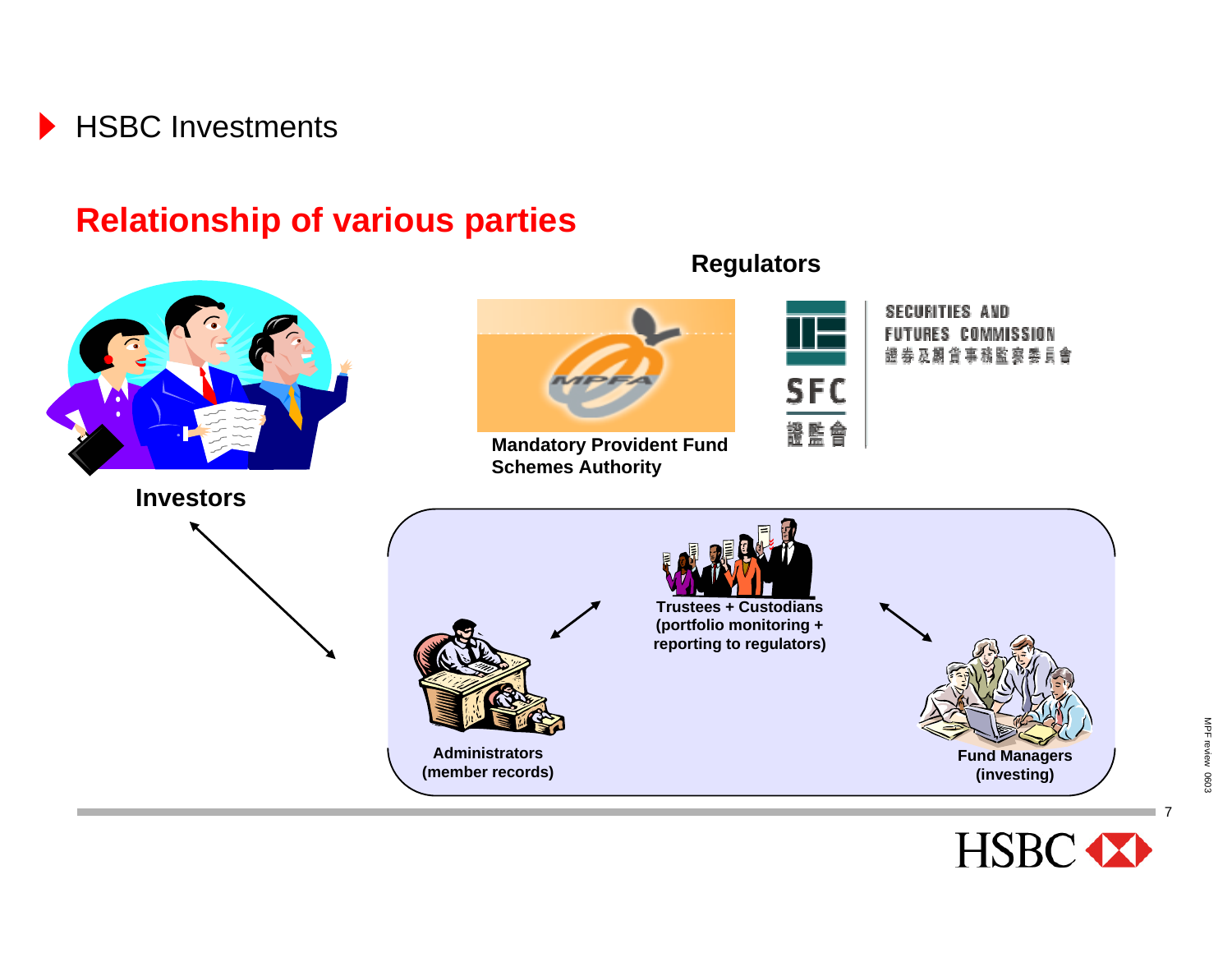

#### **Member protection**

**Four-tier protection**

- **Stringent approval and registration criteria** all funds by both the MPFA and the Hong Kong Securities and Futures Commission ("HKSFC")
- $\blacksquare$  On-going monitoring regular filing by funds' trustees
- **Professional indemnity insurance** for all participating service providers
- $\blacksquare$  Compensation fund 0.03% of NAV levy

8

**Investors are well protected Investors are well protected**

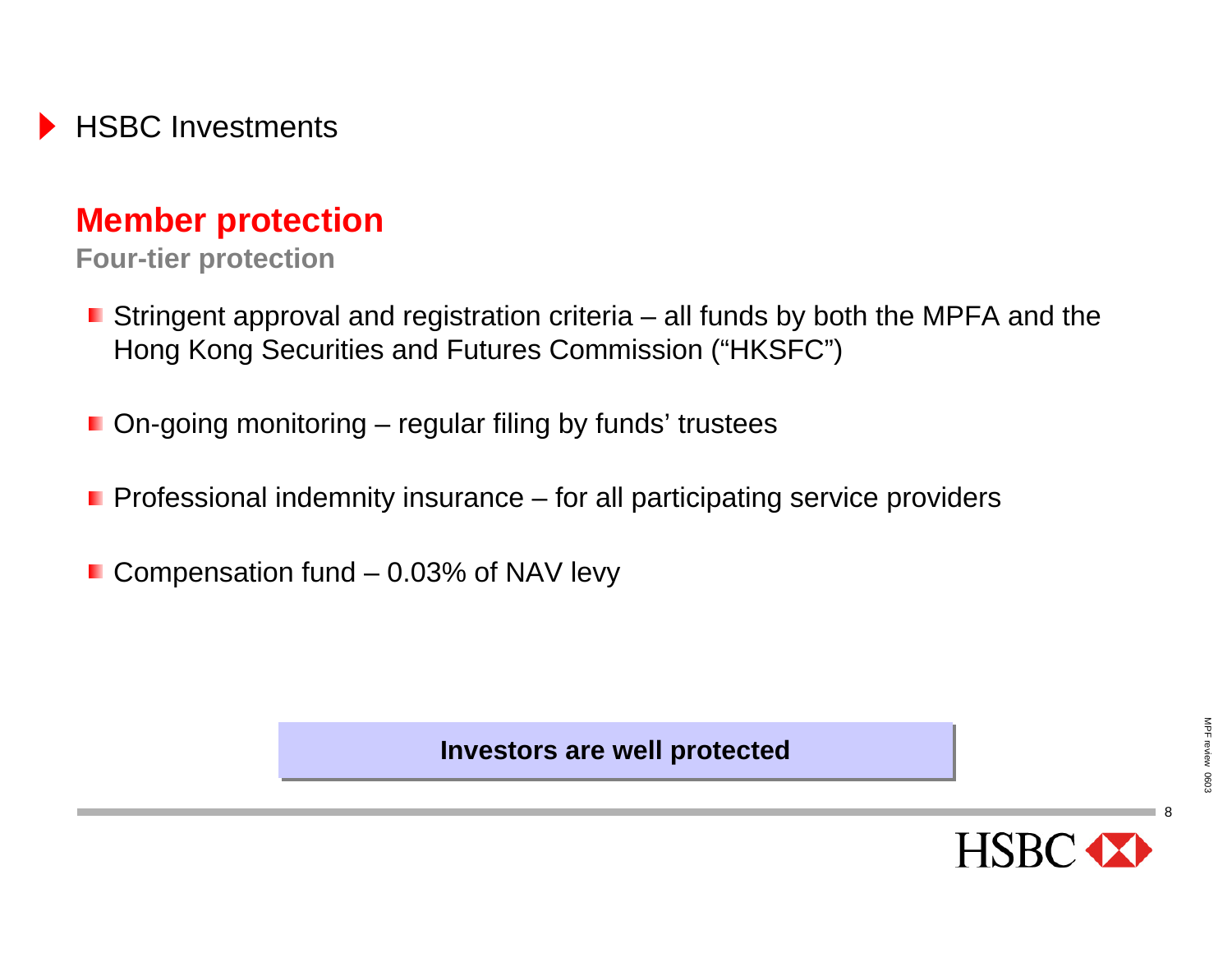#### **Investment restrictions**

- **Spread and concentration limits**
- **Maintain at least 30% HKD exposure**
- No acquisition that incurs unlimited liability
- **No securities borrowing, limited securities lending**
- No borrowing of money except to pay benefits or settle transactions

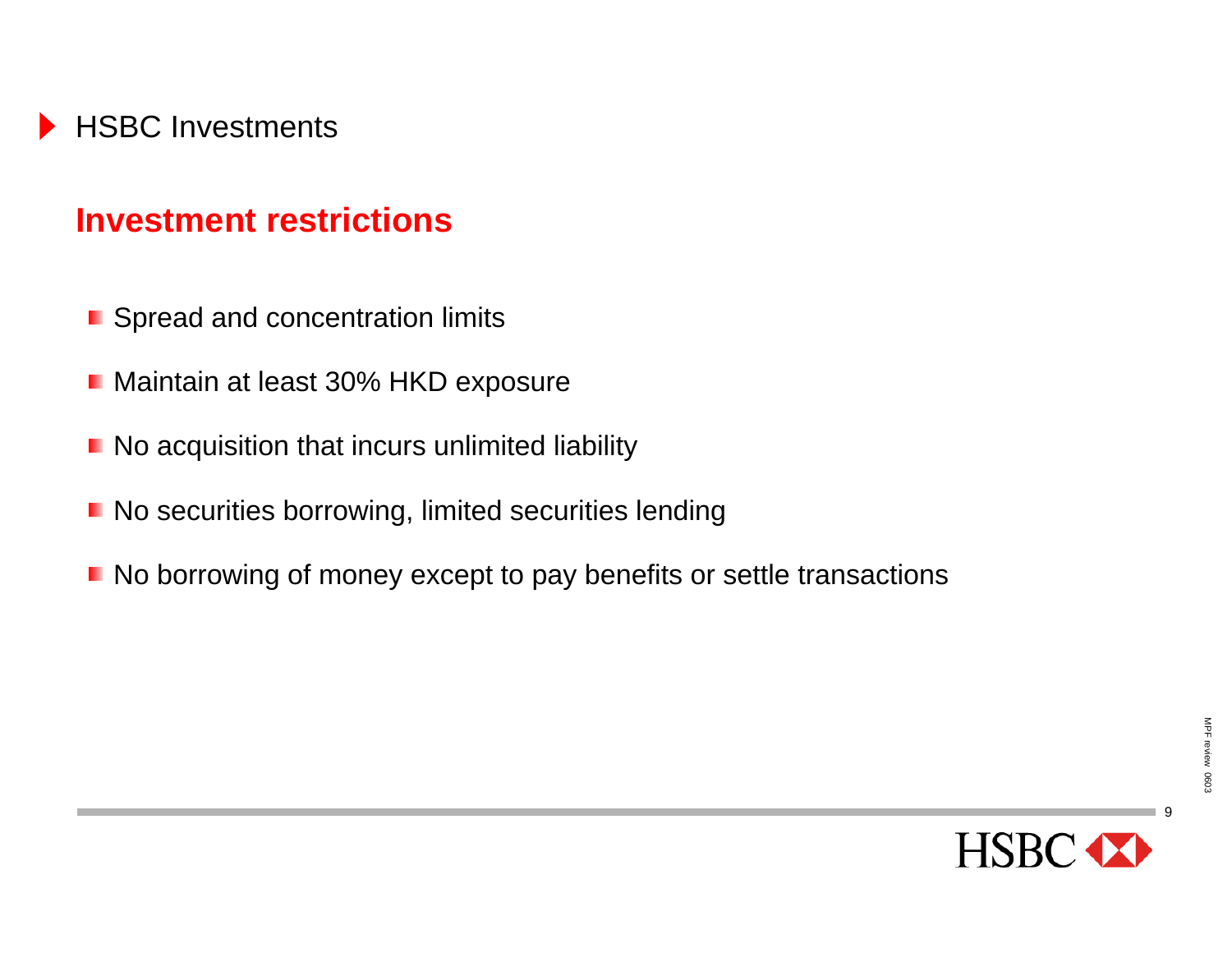### **Investment restrictions (cont'd)**

- Debt securities / convertible debt securities listed or meet quality requirement (e.g. credit limit)
- Shares listed on approved stock exchanges
- Warrants (<5% of fund)
- **Deposits with banks**
- **F** Futures and options contracts only for hedging or  $<10\%$  of fund

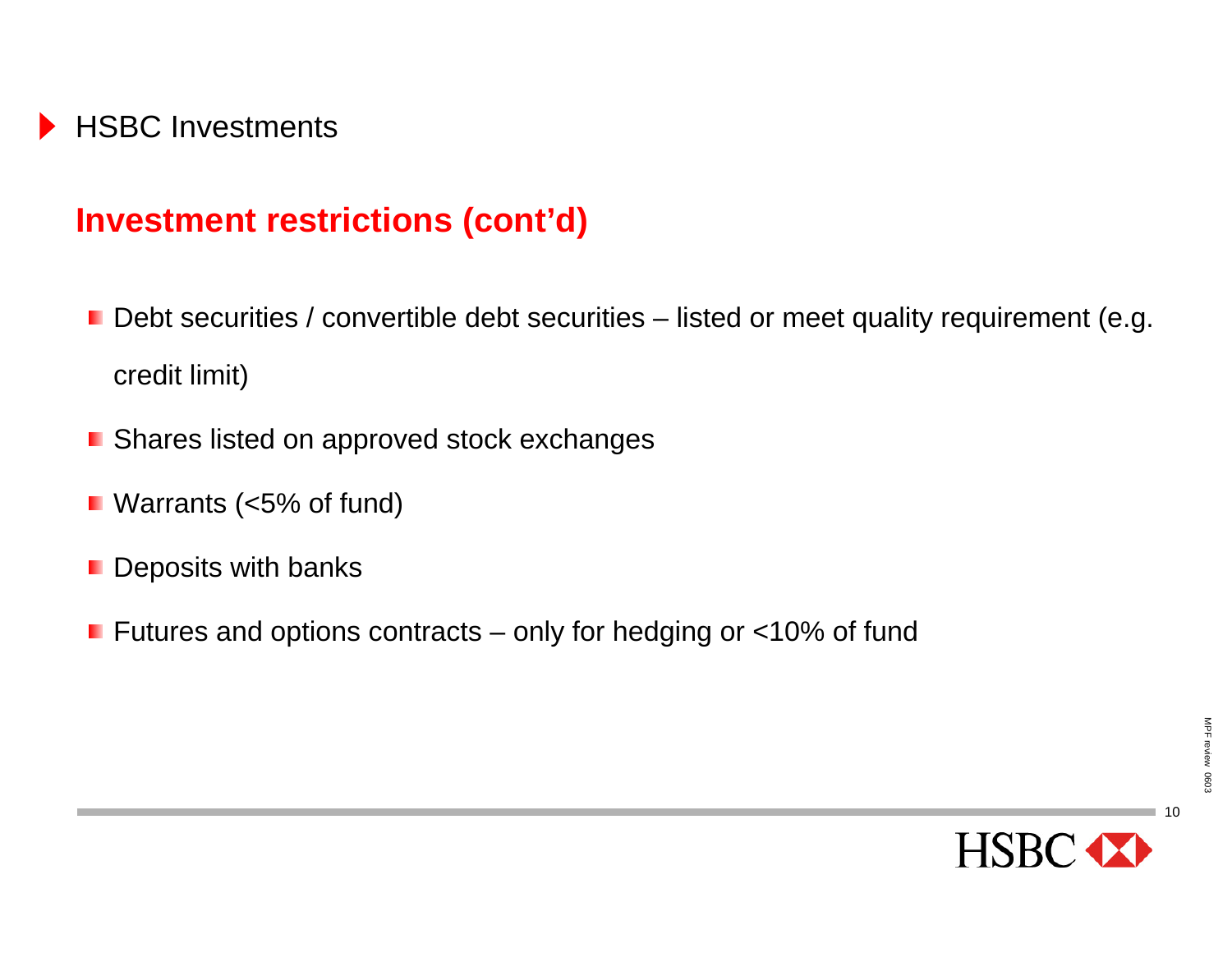

#### **Market statistics**

■ As at the end of 2005, total asset size at HK\$151,360 million (US\$19,522 million)



Source : MPF Schemes Statistical Digest, December 2005

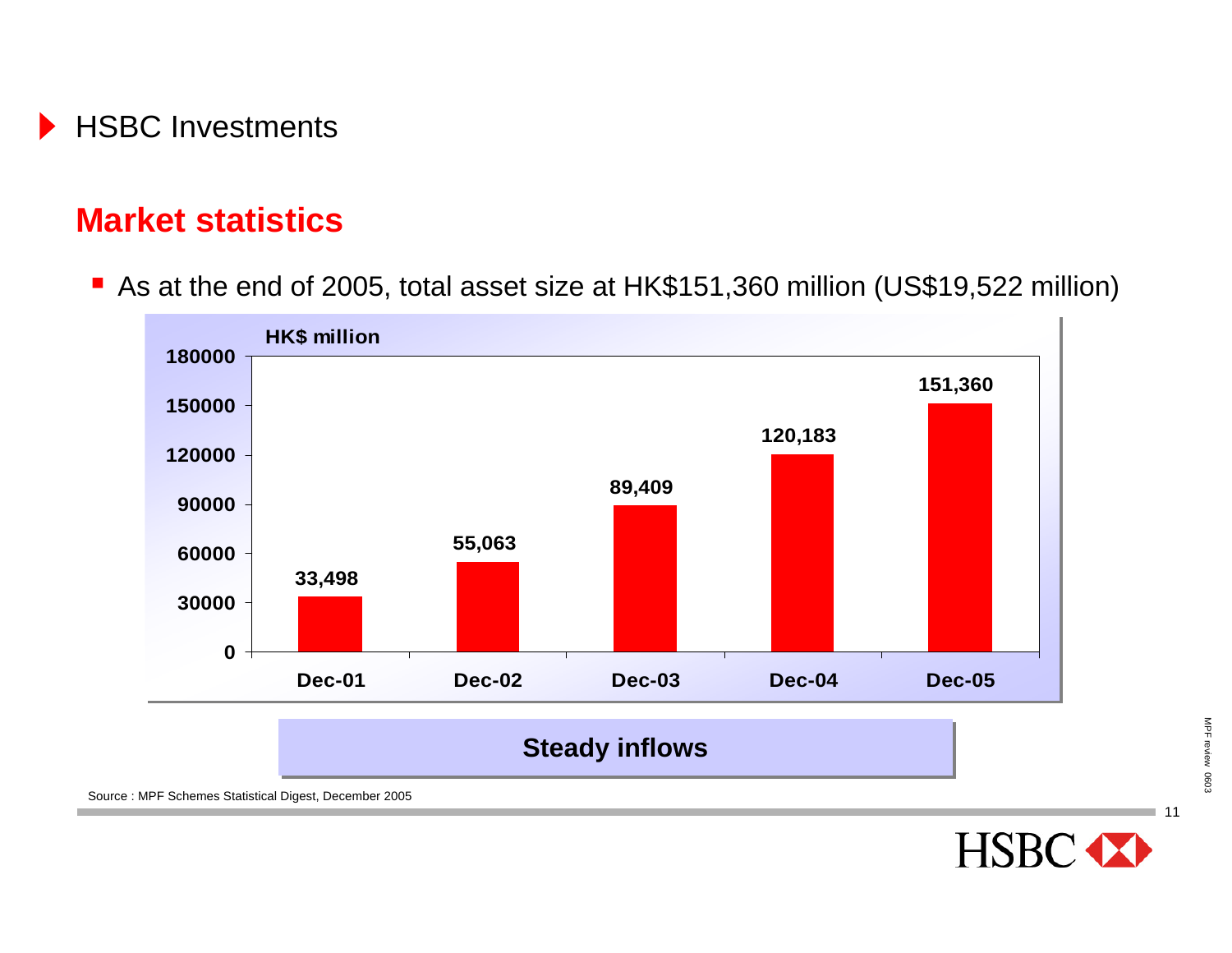

#### **Market statistics**

#### ■ Coverage:

- 2.4 million working population
- 97.4% compliance rate (relevant employees)
- Service providers:
	- 19 approved trustees
	- 46 MPF schemes: 332 constituent funds
	- 24,934 MPF intermediaries

#### **MPF creates jobs for the financial industry MPF creates jobs for the financial industry**

12

**HSBC** 

Source : MPF Schemes Statistical Digest, December 2005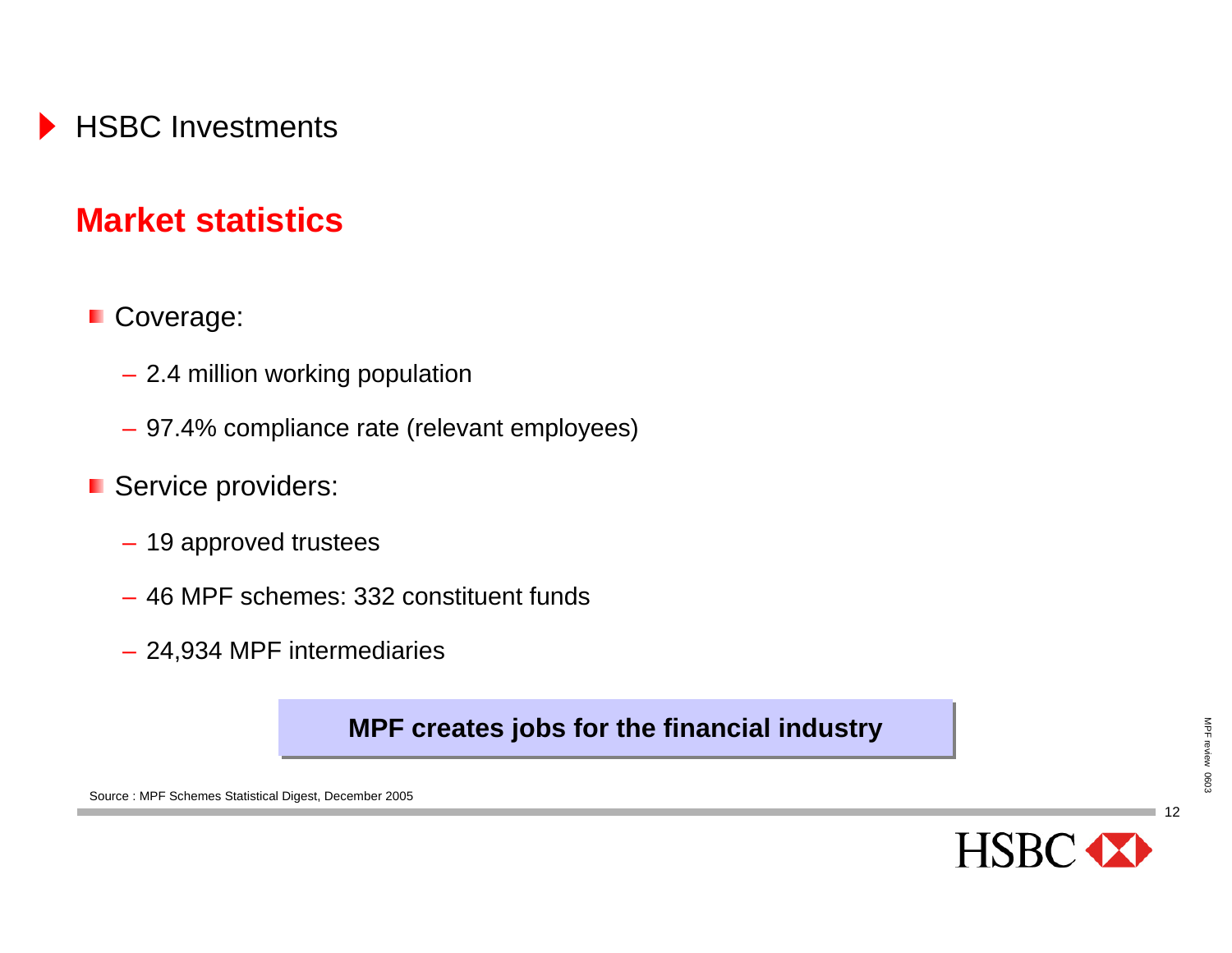

#### **Scheme structures**



 $\blacksquare$  13

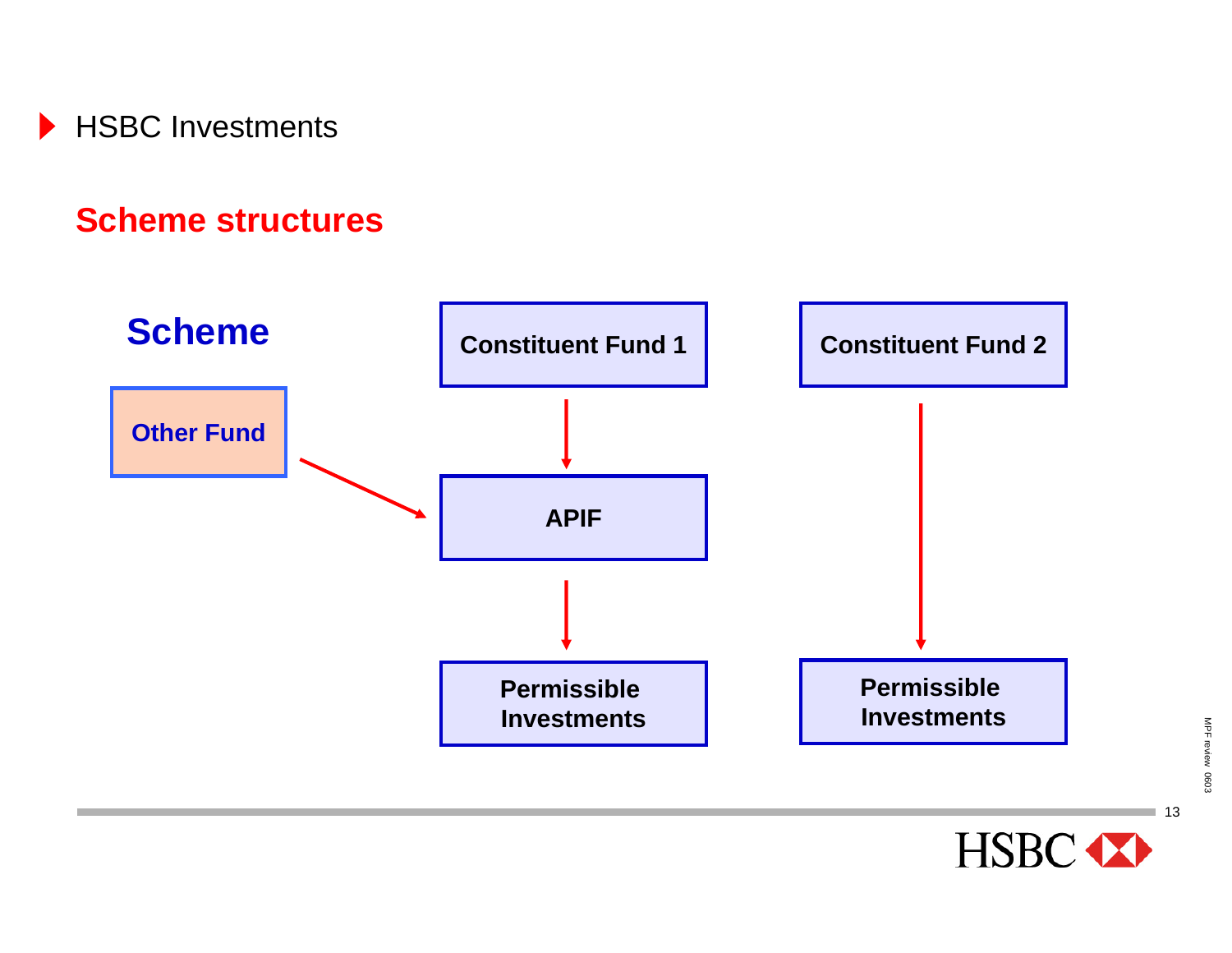### **MPF asset allocation ( September 2005)**

|                             | Deposits & Cash |            |            | $\square$ Equities<br>Debt Securities* |                    |                    | <b>Fund sub-categories</b>                                                                 |  |
|-----------------------------|-----------------|------------|------------|----------------------------------------|--------------------|--------------------|--------------------------------------------------------------------------------------------|--|
| <b>Capital Preservation</b> |                 |            | 75%        |                                        | 25%                | No. of funds<br>46 | <b>Balanced</b><br>• >20-40 equity (Stable)                                                |  |
| <b>Money Market</b>         |                 | 41%        |            | 59%                                    |                    | 10                 | • >40-60 equity (Stable Growth)<br>• >60-80 equity (Balanced)<br>• >80-100 equity (Growth) |  |
| <b>Guaranteed</b>           | 14%             |            | 54%        |                                        | 33%                | 36                 | <b>Equity</b>                                                                              |  |
| <b>Bond</b>                 | 5%              |            |            | 95%                                    |                    | 18                 | ■ Hong Kong<br>$\blacksquare$ US                                                           |  |
| <b>Balanced</b>             | 7%              | 28%        |            | 65%                                    |                    | 141                | <b>Japan</b><br>Asia ex Japan                                                              |  |
| <b>Equity</b>               | 5%2%            |            |            | 93%                                    |                    | 81                 | • Pacific Basin ex Japan<br><b>European</b><br>• Global                                    |  |
|                             | $0\%$<br>10%    | 20%<br>30% | 40%<br>50% | 60%<br>70%                             | 80%<br>90%<br>100% | <b>Total 332</b>   | • Other                                                                                    |  |

\* Include convertible debt securitiesSource: MPF Schemes Statistical Digest

HSBC <>>

 $-14$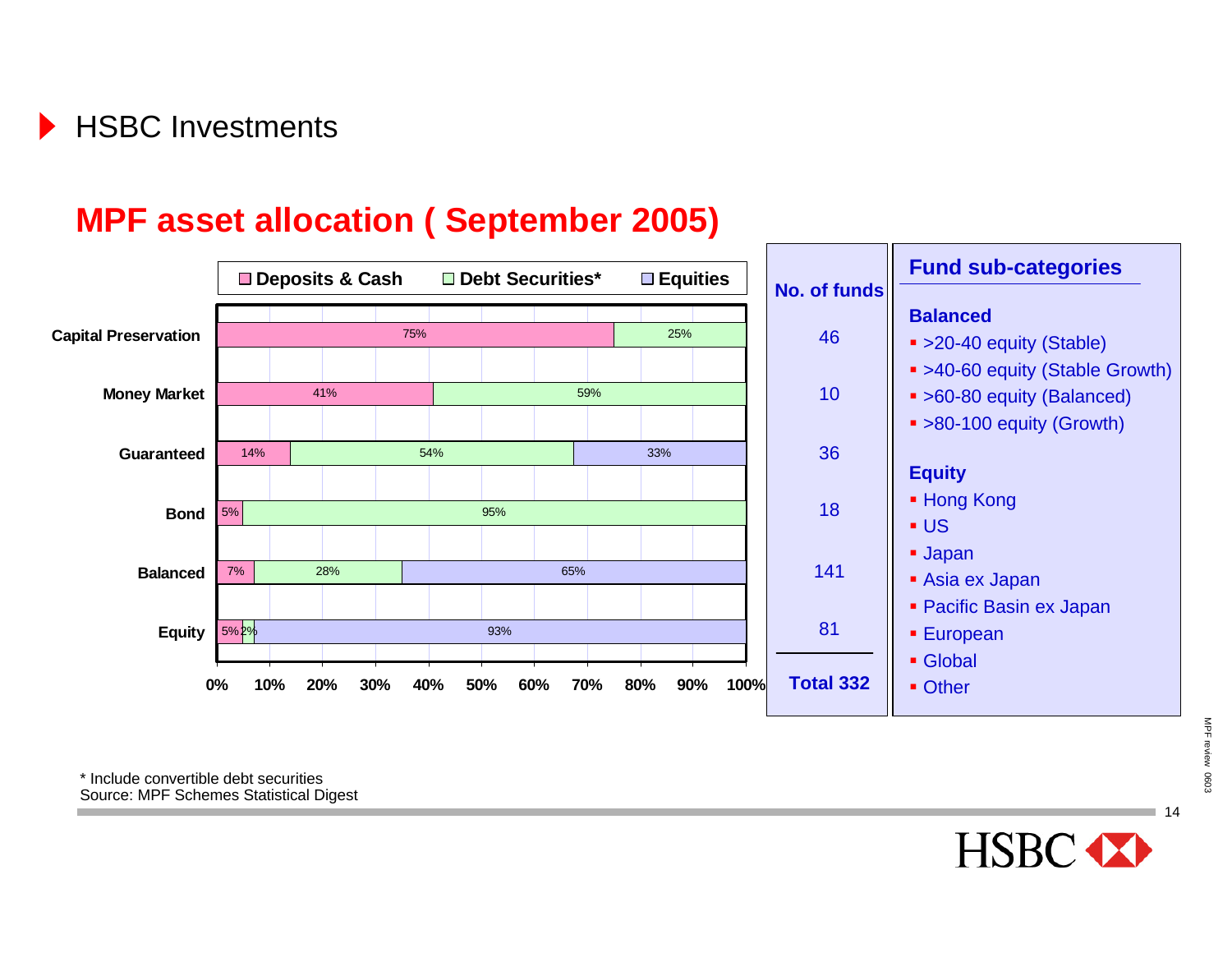

### **Balanced Fund – asset allocation change (2001-2005)**

|                  | 2001 | 2002 | 2003 | 2004 | 2005 |
|------------------|------|------|------|------|------|
| Deposits & Cash  | 7.0  | 7.0  | 5.0  | 6.0  | 7.0  |
| Debt securities* | 28.0 | 30.0 | 24.0 | 23.0 | 21.0 |
| <b>Equities</b>  | 65.0 | 63.0 | 71.0 | 71.0 | 72.0 |

\* Include convertible debt securitiesSource: MPF Schemes Statistical Digest



 $-15$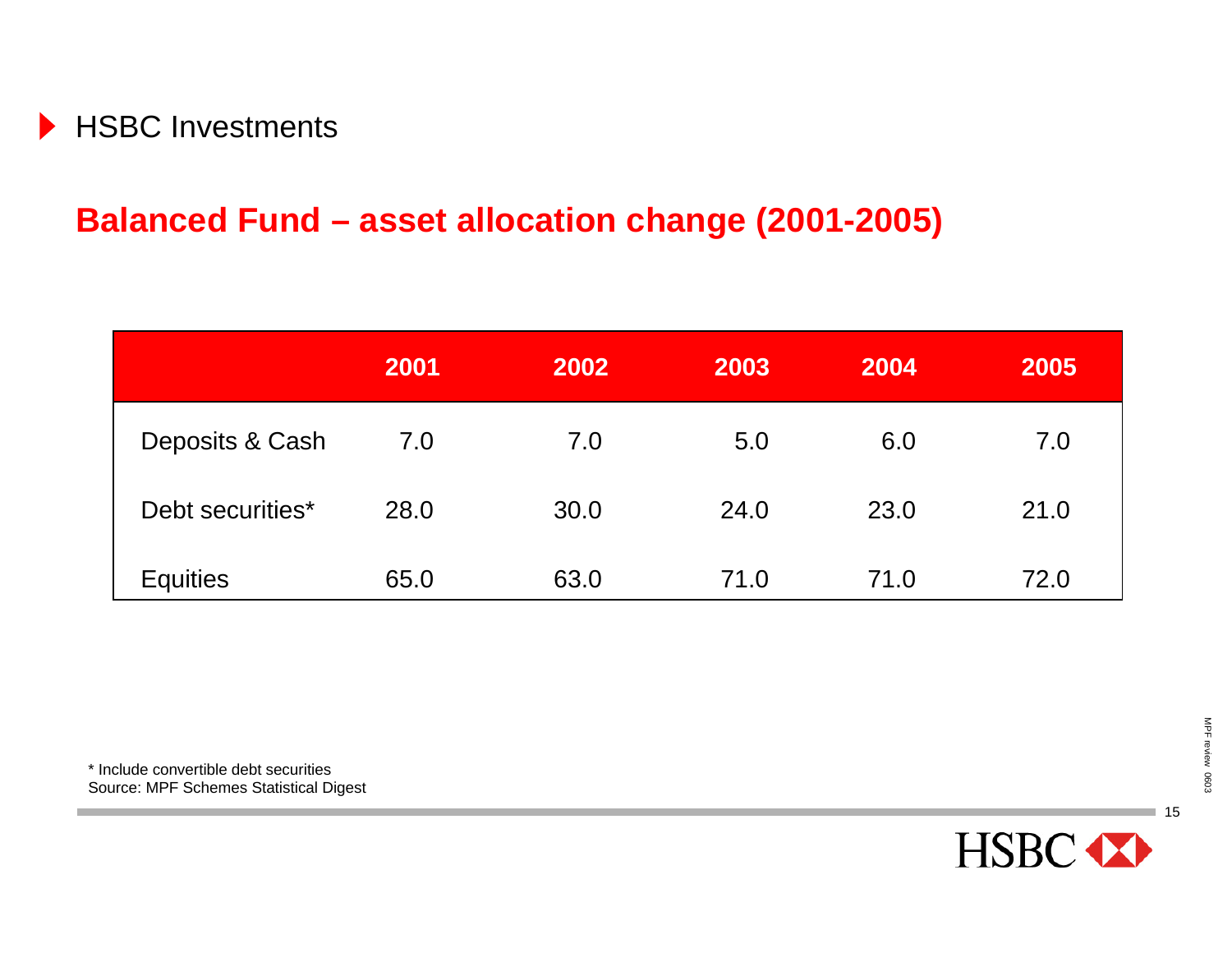## **Lifestyle fund benchmark weightings**

|                           | <b>Growth</b> | <b>Balanced</b> | <b>Stable Growth</b> | <b>Stable</b> |
|---------------------------|---------------|-----------------|----------------------|---------------|
| <b>Equities</b>           |               |                 |                      |               |
| Hong Kong                 | 30.0          | 24.0            | 17.0                 | 10.0          |
| Japan                     | 12.0          | 9.0             | 6.5                  | 4.0           |
| <b>Other Asia Pacific</b> | 12.0          | 9.0             | 6.5                  | 4.0           |
| N. America                | 18.0          | 14.0            | 10.0                 | 6.0           |
| Europe inc. UK            | 18.0          | 14.0            | 10.0                 | 6.0           |
| Sub-total                 | 90.0          | 70.0            | 50.0                 | 30.0          |
| <b>Bonds</b>              | 7.0           | 25.0            | 45.0                 | 60.0          |
| Cash                      | 3.0           | 5.0             | 5.0                  | 10.0          |

Benchmark : Hong Kong Equity – (90% FTSE HK + 10% HSBC), US Equity - FTSE MPF US, Japan Equity - FTSE MPF Japan, Europe Equity - FTSE MPF Europe, Asia Pacific Equity- FTSE MPF Asia Pacific ex Japan/HK, Bond - Citigroup WGBI (25% Hedged to HKD), Cash - MPFA prescribed savings rate.

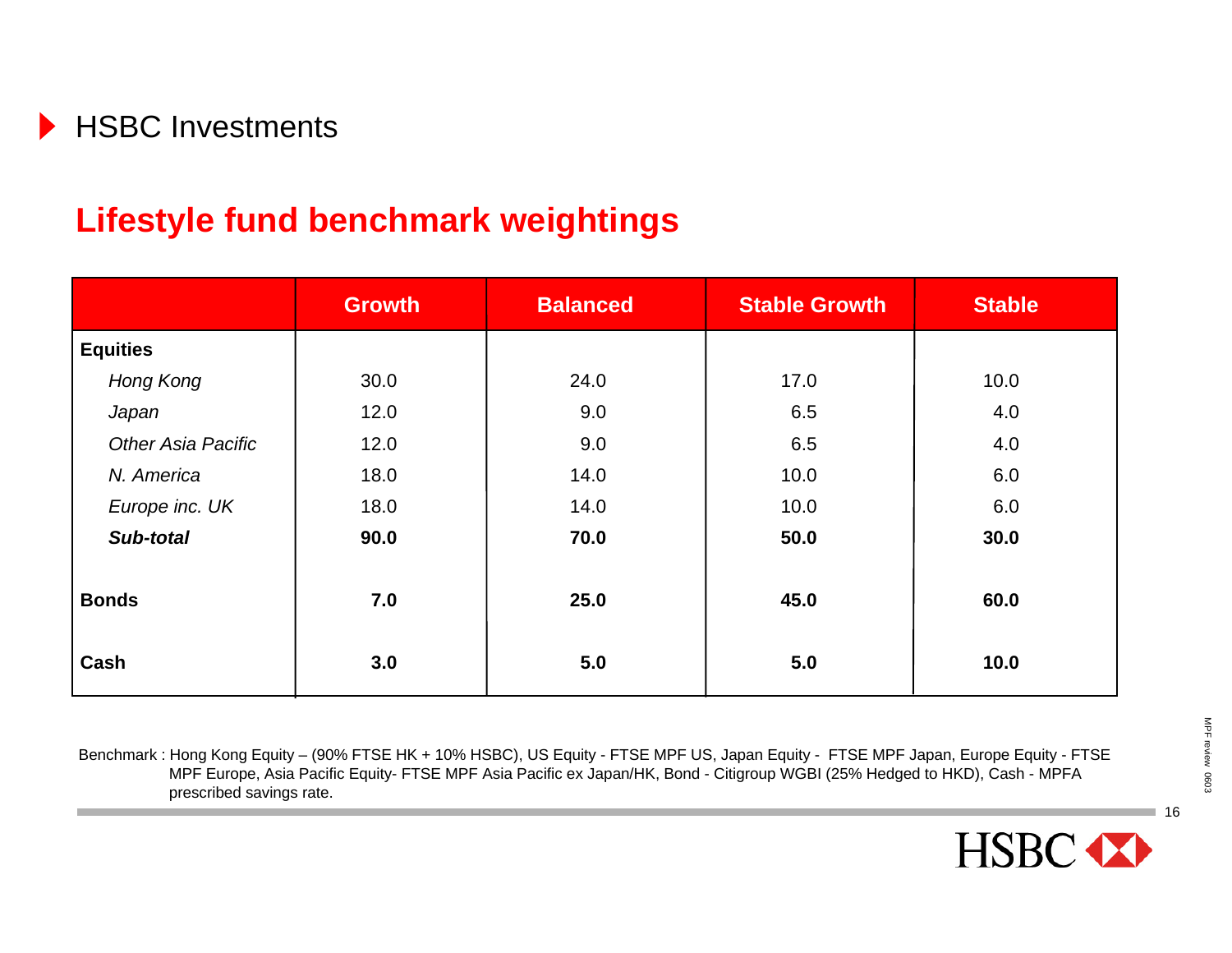### **MPF performance – yearly (market average)**



Cumulative performance is calculated based on net asset value (NAV)-to-NAV in Hong Kong dollars. Source : Lippers Peers Comparison Report (MPF), HSBC Investments

Past performance is not necessarily a guide to future performance

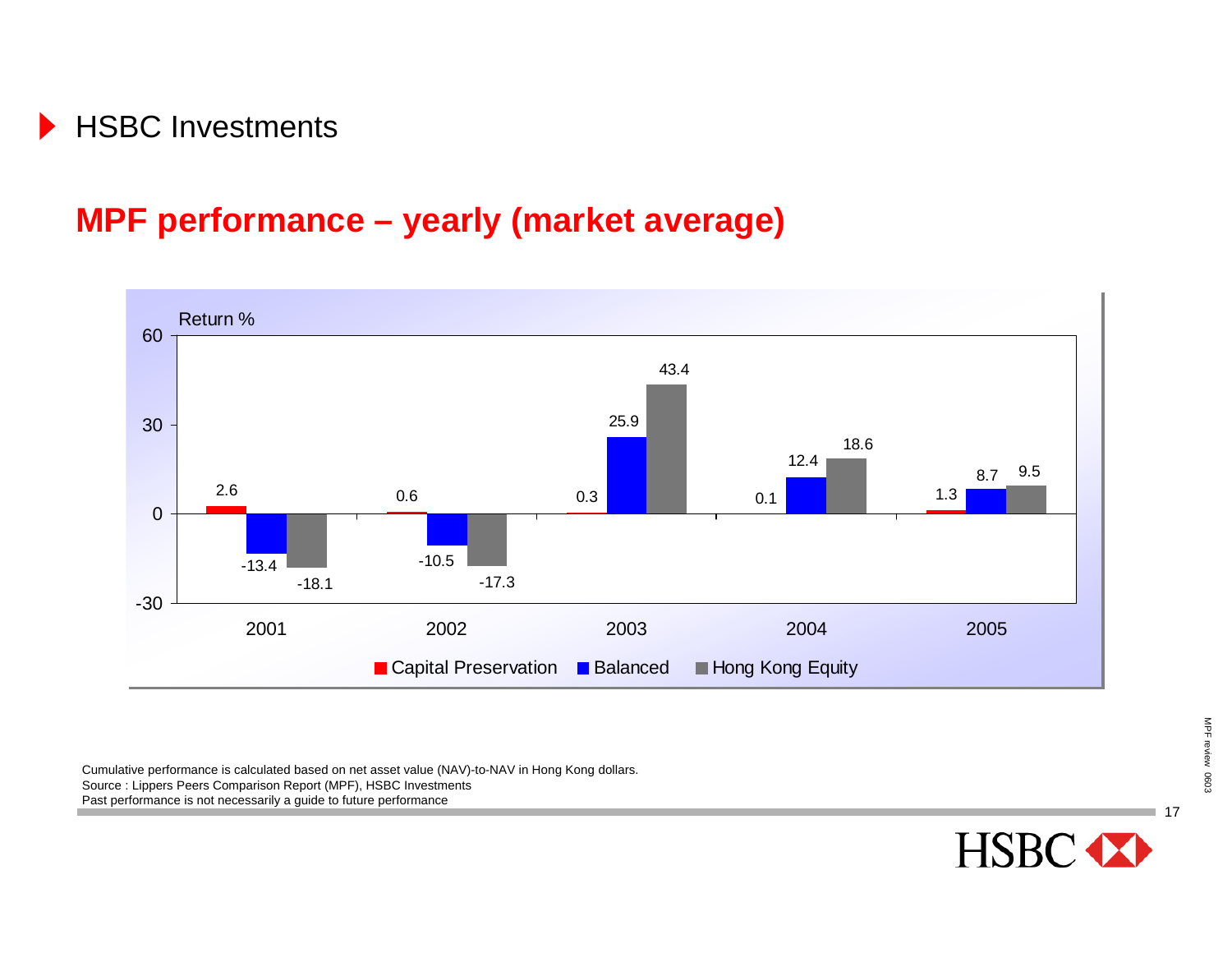## **MPF performance – 5-year annualised (market average)**



Performance period: 5-year annualised return (2001-2005) Cumulative performance is calculated based on net asset value (NAV)-to-NAV in Hong Kong dollars. Source : Lippers Peers Comparison Report (MPF), HSBC Investments Past performance is not necessarily a guide to future performance

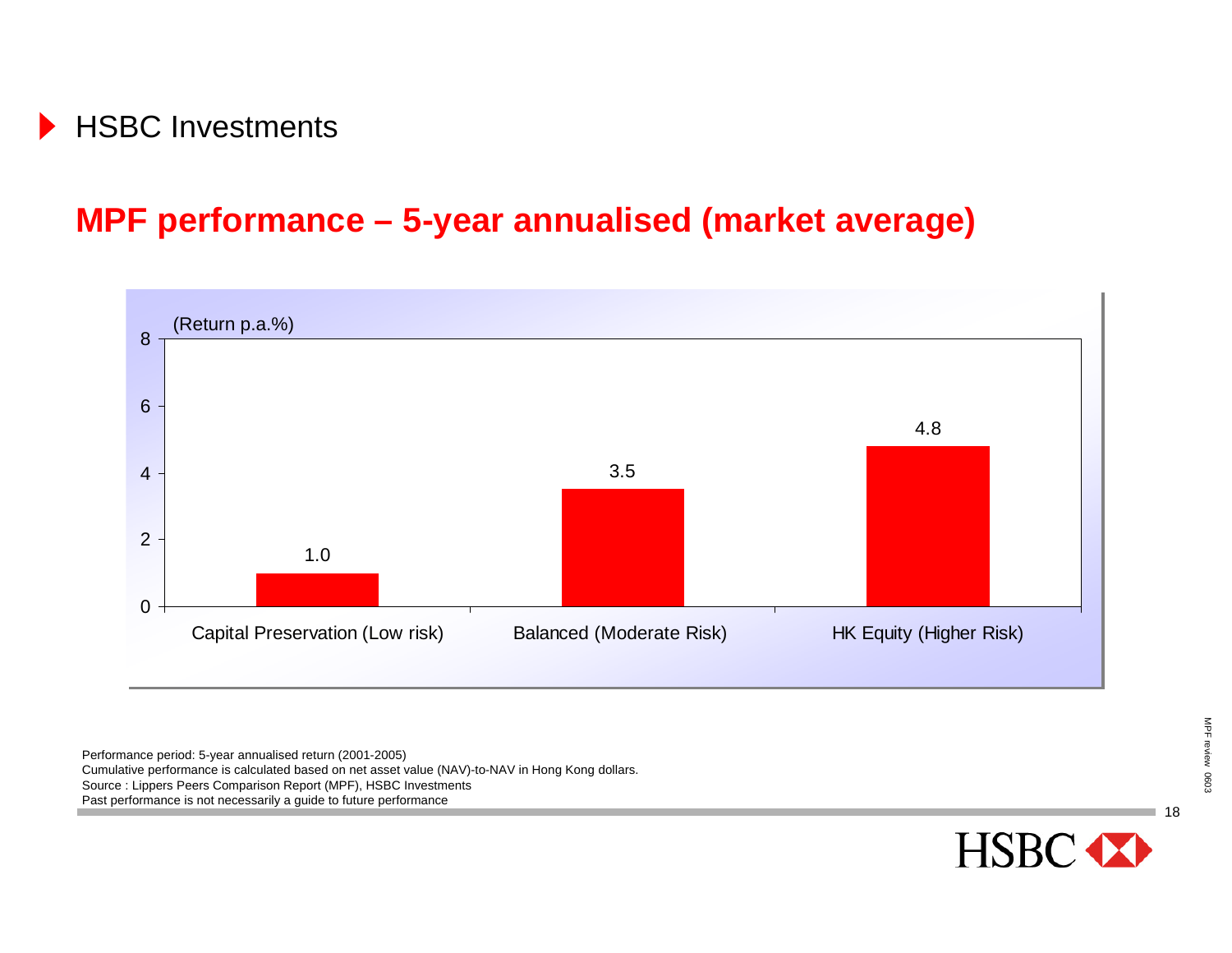

#### **Dollar cost averaging**



Source: HSBC Provident Fund Trustee (Hong Kong) Limited Past performance is not necessarily a guide to future performance. Data as at 1 February 2006

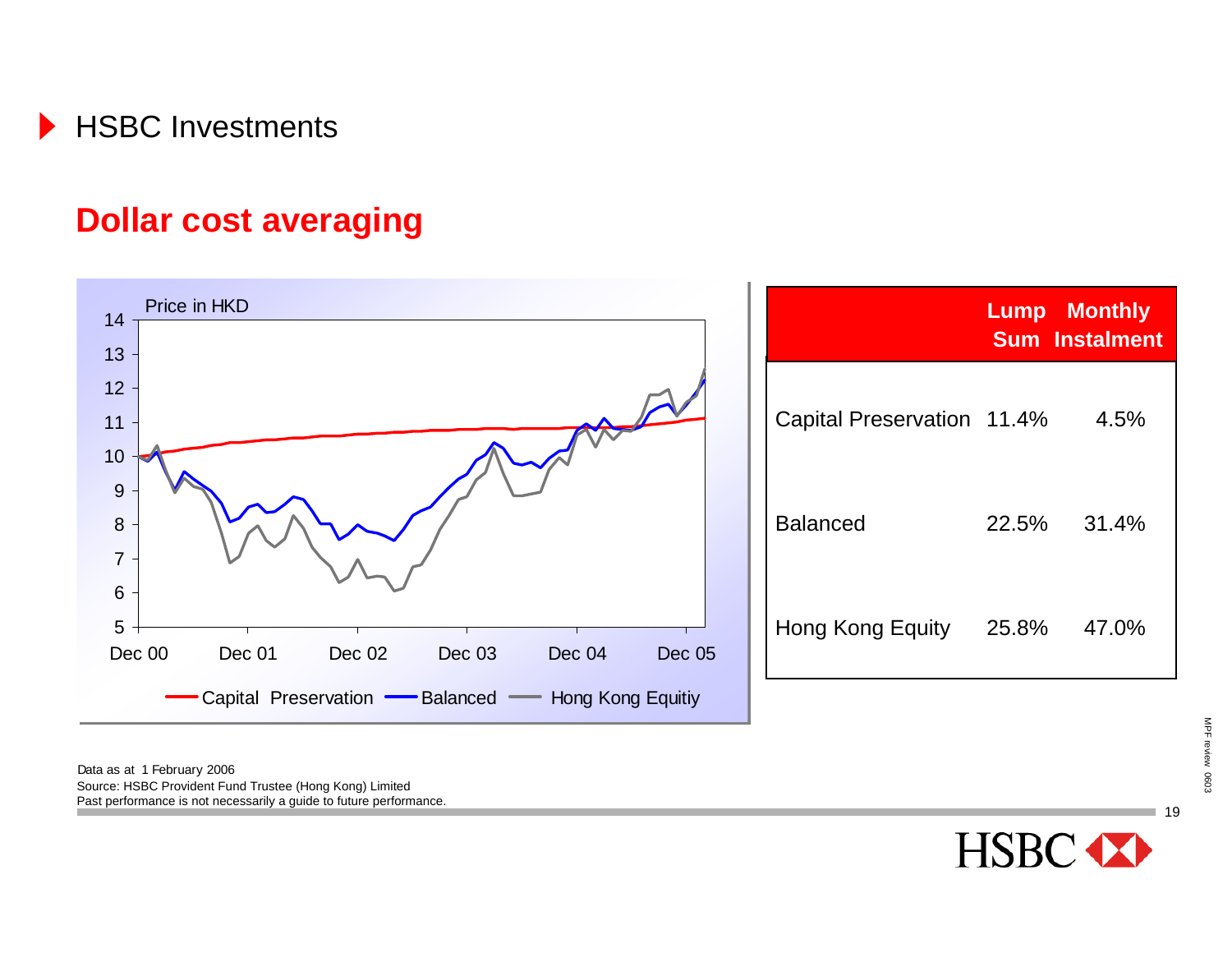

## **Risk management for pension providers**

 $\Box$  20

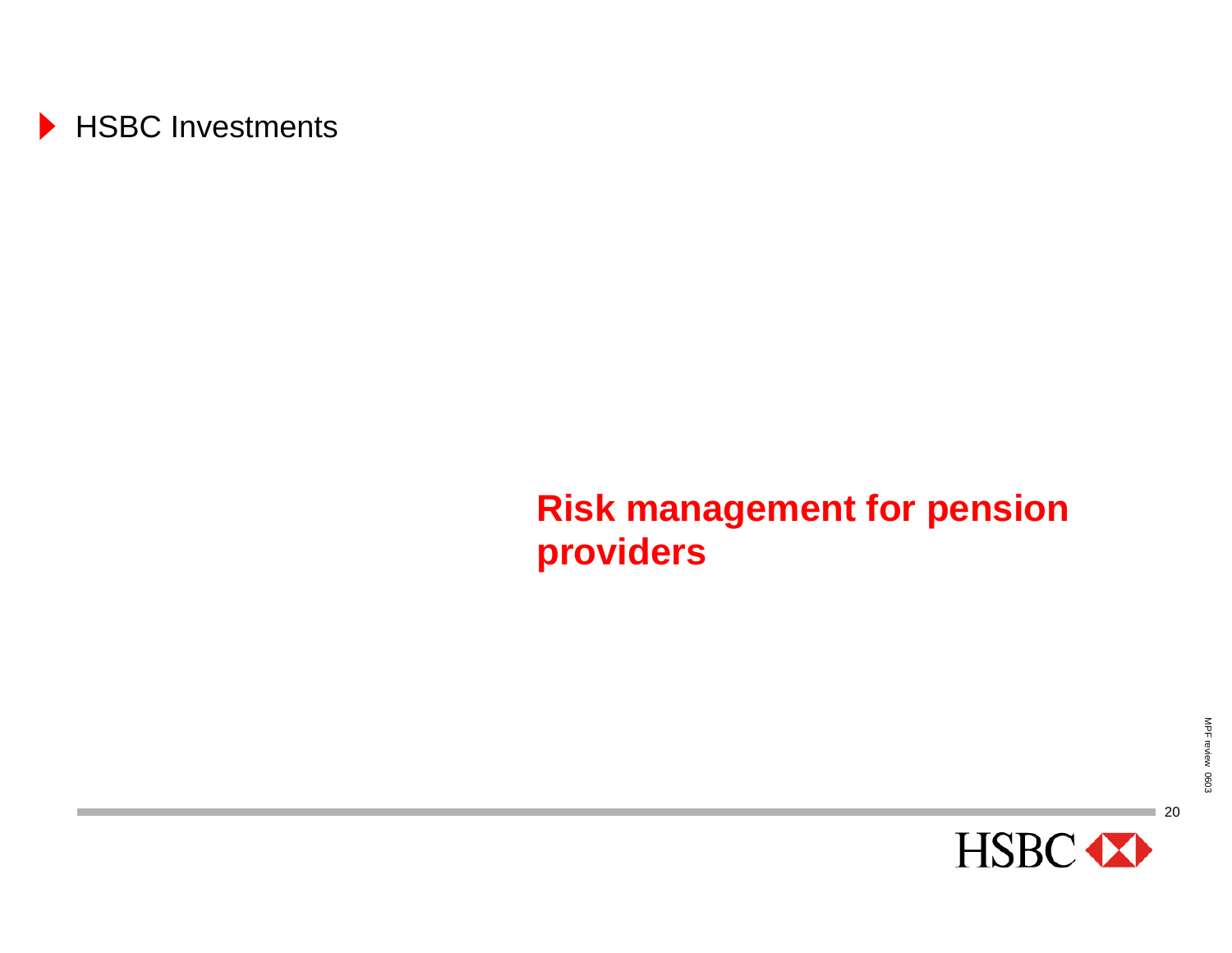

### **Major risk categories**

- Market risk uncertainty in future asset and liability values as determined by market forces
- **D** Operational risk
- **Political risk**

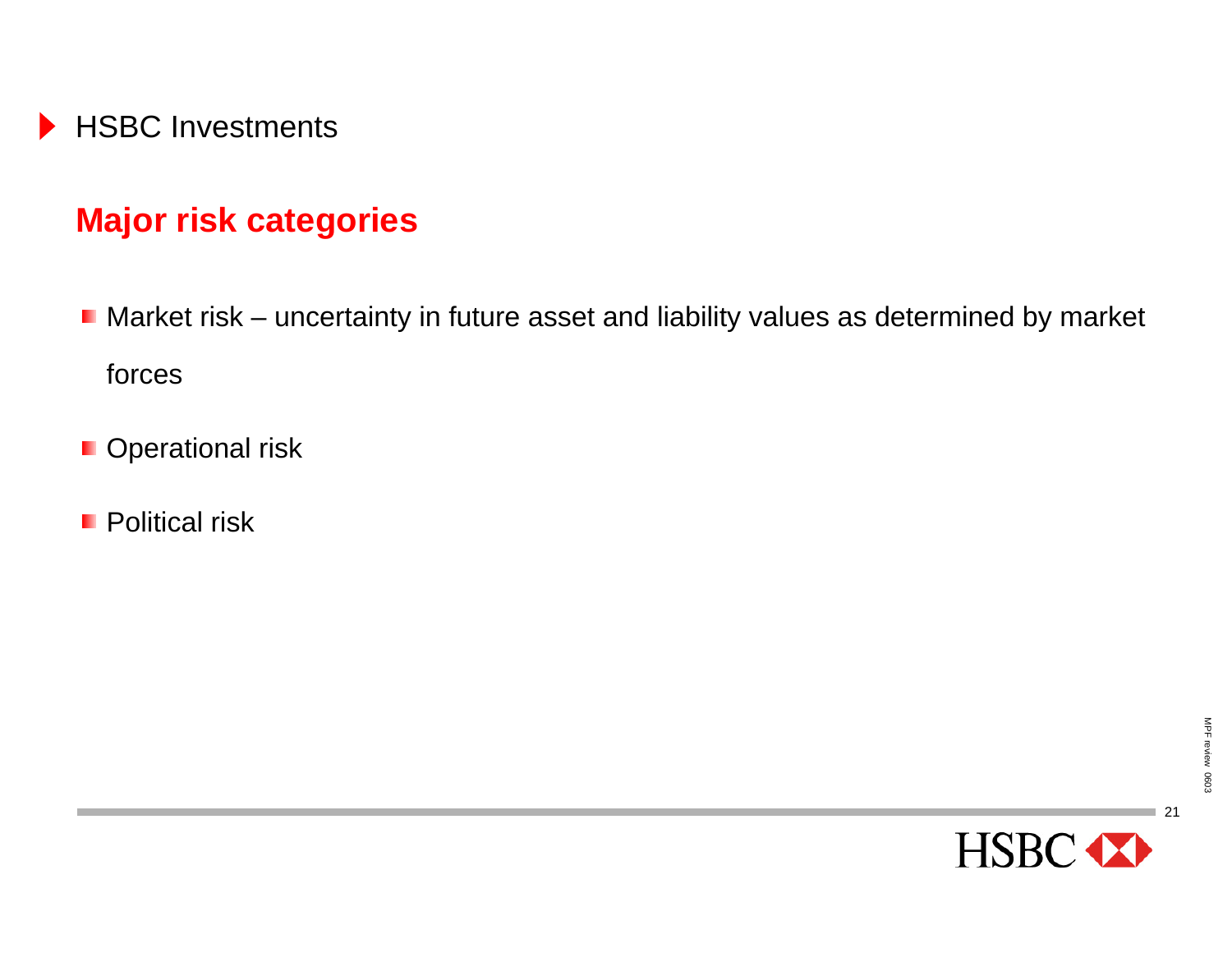## **Major risk categories (cont'd)**

#### **Market risk**

- **Main risk amongst the three**
- Chief concern asset allocation drives performance
- **Market risks include: currency, concentration, credit quality, counterparts, liquidity and beta risks**
- Risk of underperformance: benchmark, fund liabilities and return targets
- **F** Formal analysis: attribution analysis, portfolio optimisation, asset liability analysis
- Non-traditional asset classes gaining importance: diversification, enhanced risk adjusted returns

#### **Operational risk**

- Internal and external processes, people and systems
- Range from large-scale corporate accounting fraud to everyday occurrences, e.g. employee errors
- $\blacksquare$  Proper internal controls and systems
- $\blacksquare$  High frequency/low impact: proper records to identify mistakes
- **L** Low frequency/high impact: effective senior leadership, culture of integrity
- Custodians to provide timely and transparent reporting

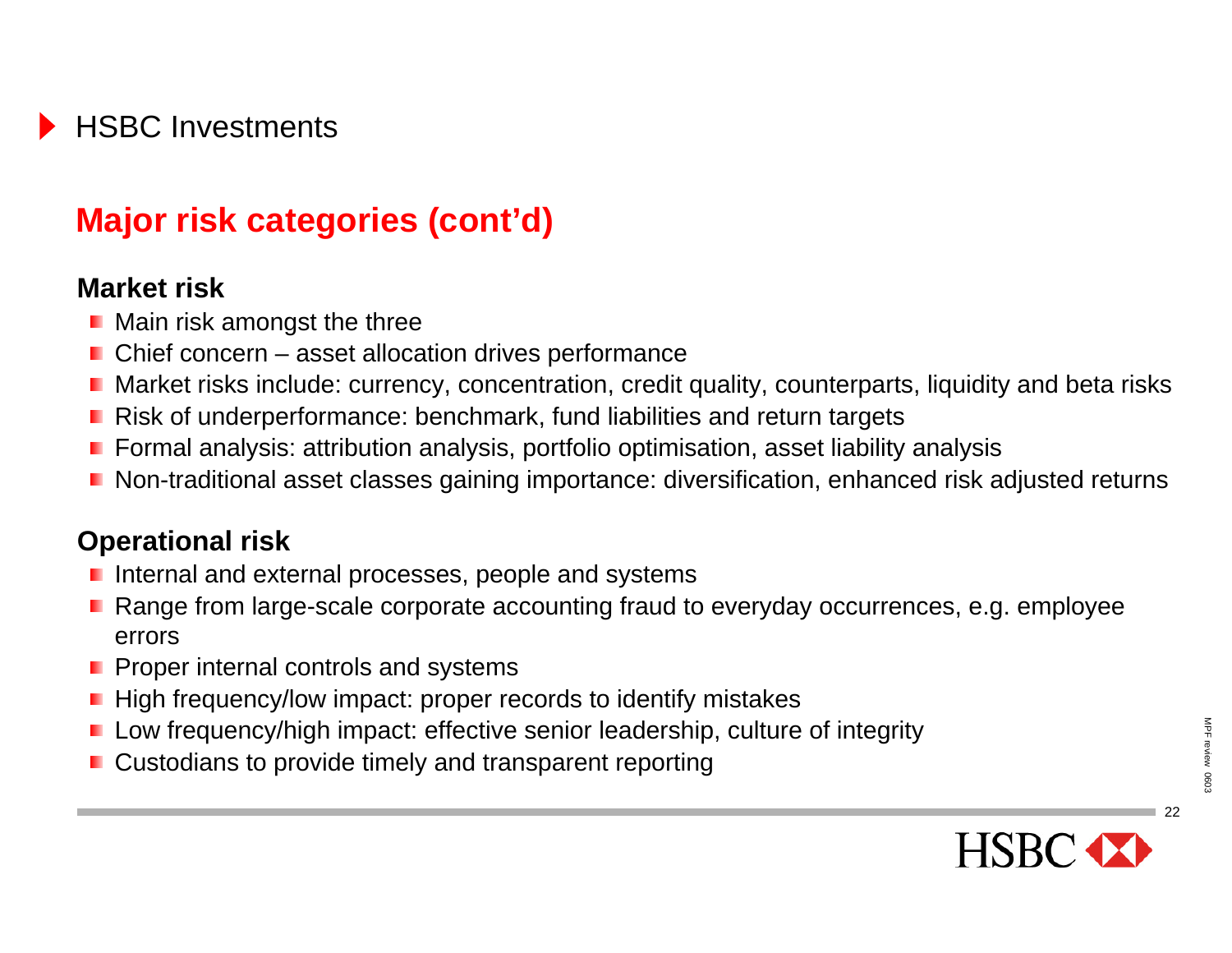## **Major risk categories (cont'd)**

#### **Political risk**

- Related to political processes or events: legislative change to political turmoil
- **E** Study macro-economic trends
- $\blacksquare$  Prepare to comply with new legislative changes
- $\blacksquare$  Determine if socially responsible investing is an issue
- Develop an approved countries list

**Effective risk management to bring better investment Effective risk management to bring better investment performance and lower risk profile performance and lower risk profile**

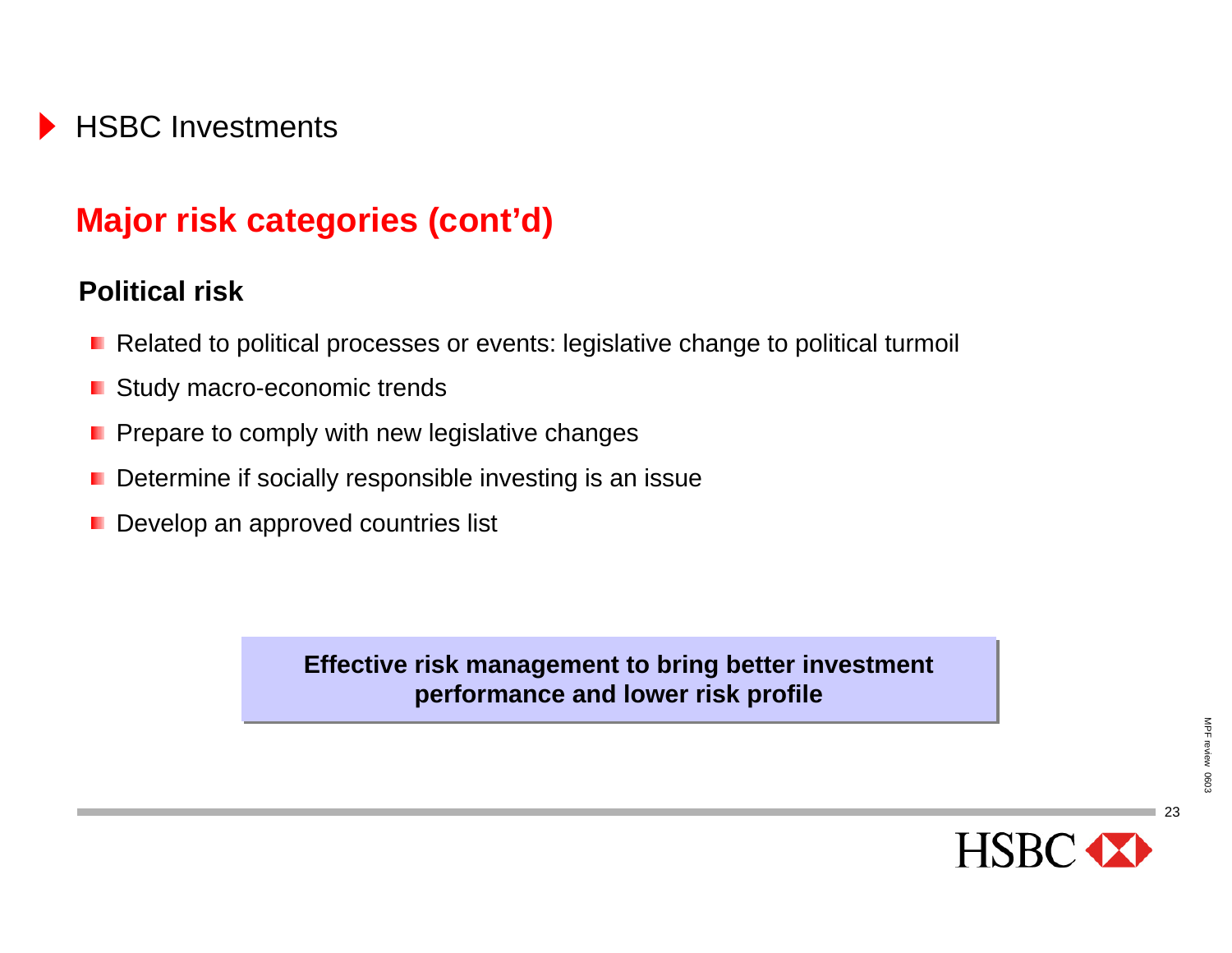

## **HSBC and MPF**

 $\overline{\phantom{0}}$  24

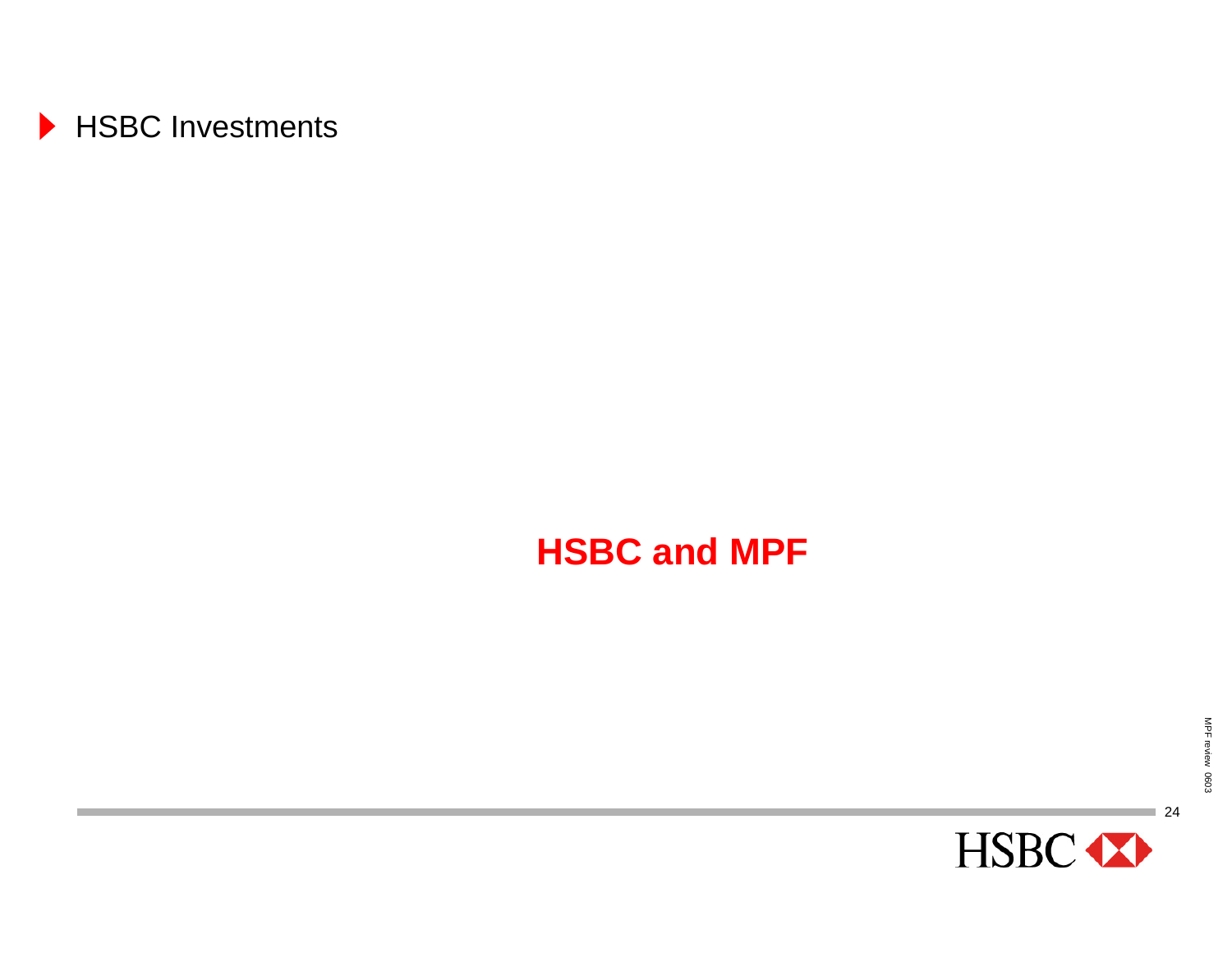

### **All four service providers under one roof**



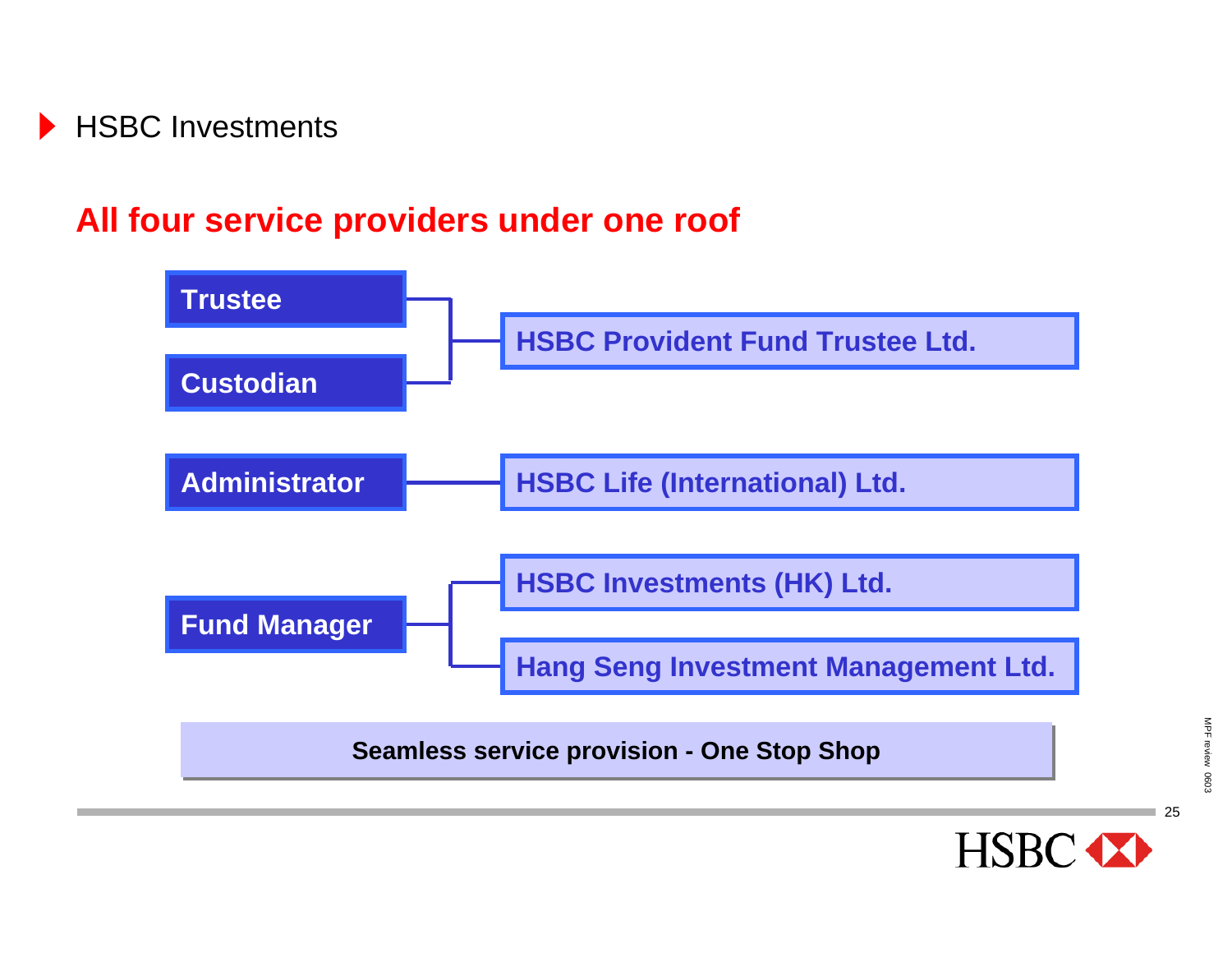

#### **Market share**

|                   |     | <b>Service provider</b>           | <b>Estimated overall</b><br>market share |
|-------------------|-----|-----------------------------------|------------------------------------------|
|                   | 1)  | <b>HSBC</b>                       | 24.8%                                    |
|                   | 2)  | <b>Manulife</b>                   | 15.4%                                    |
| <b>HSBC Group</b> | 3)  | AIA-JF                            | 9.7%                                     |
|                   | 4)  | <b>Bank of China - Prudential</b> | 8.3%                                     |
|                   | 5)  | Hang Seng Bank                    | 8.0%                                     |
|                   | 6)  | <b>Bank Consortium</b>            | 7.1%                                     |
|                   | 7)  | <b>Fidelity</b>                   | 4.3%                                     |
|                   | 8)  | <b>Bank of East Asia</b>          | 3.9%                                     |
|                   | 9)  | <b>INVESCO</b>                    | 2.2%                                     |
|                   | 10) | <b>Dresdner</b>                   | 0.7%                                     |
|                   | 11) | <b>Standard Chartered</b>         | $n/a^*$                                  |
|                   | 12) | <b>AXA</b>                        | $n/a^*$                                  |

#### **10 MPF providers accounted for 84% of overall market 10 MPF providers accounted for 84% of overall market**

\* FUM of these MPF service providers are not included in the WW MPF Report. The FUM universe in the WW MPF Report consisted of only 84% of the total MPF universe Source : Watson Wyatt MPF Report, September 2005



■ 26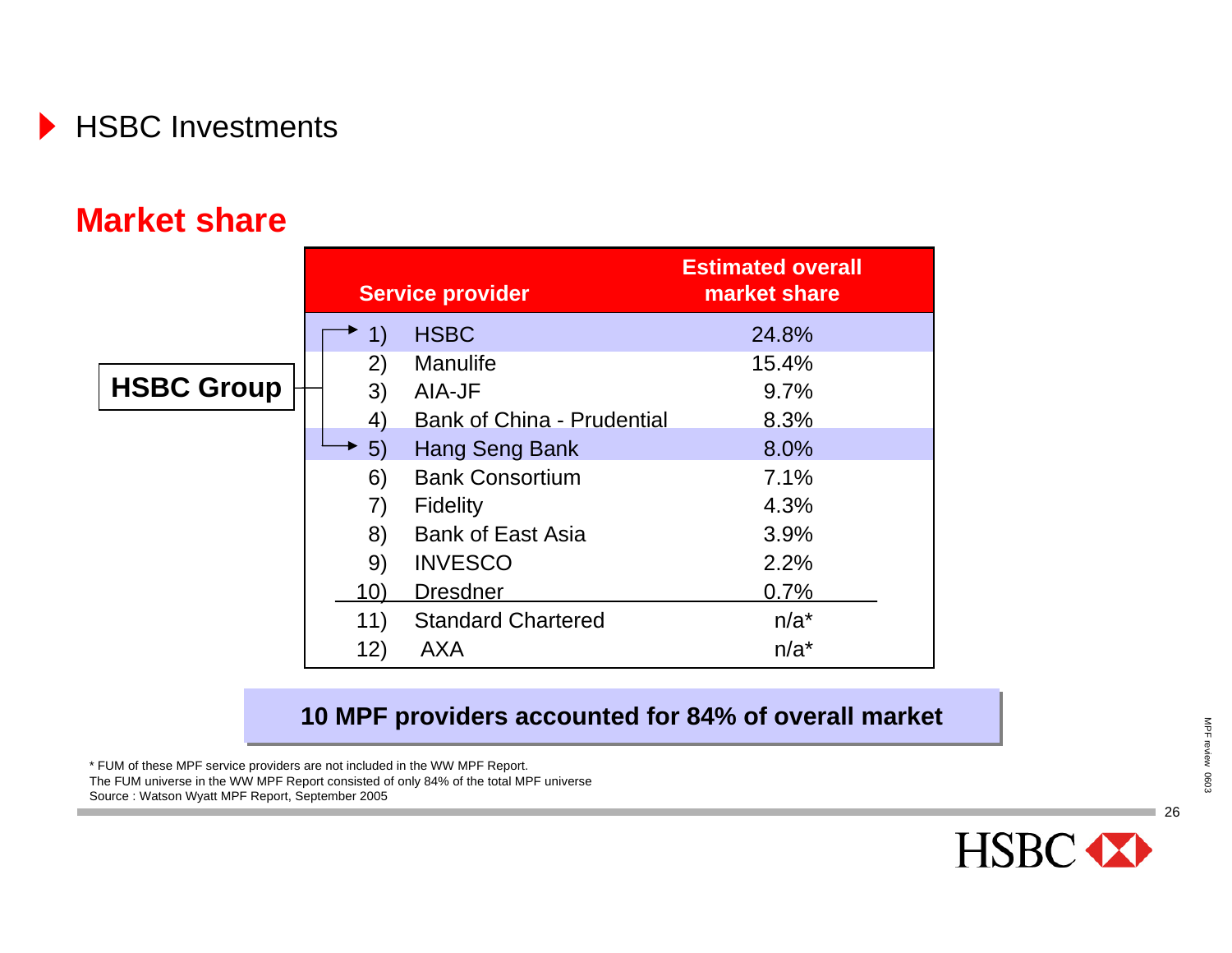

#### **HSBC Master Trusts**

#### **Investment choices**

| <b>Risk profile</b> | <b>HSBC</b>                                                 | <b>Hang Seng</b> | <b>HSBC</b>                                                                                                                                                                 | <b>Hang Seng</b> |  |
|---------------------|-------------------------------------------------------------|------------------|-----------------------------------------------------------------------------------------------------------------------------------------------------------------------------|------------------|--|
|                     | <b>SuperTrust</b>                                           |                  | <b>SuperTrust Plus</b>                                                                                                                                                      |                  |  |
| Low                 | • Capital Preservation Fund<br><b>Guaranteed Fund</b><br>a. |                  | • Capital Preservation Fund<br><b>Guaranteed Fund</b><br>$\mathbf{r}$                                                                                                       |                  |  |
| Medium              | • Balanced Fund                                             |                  | <b>Stable Growth Fund</b><br><b>Balanced Fund</b>                                                                                                                           |                  |  |
| High                | • Growth Fund<br>• Hang Seng Index Tracking Fund            |                  | • Growth Fund<br>Hang Seng Index Tracking Fund<br>$\mathbf{r}$<br><b>North American Equity Fund</b><br>European Equity fund<br>Asian Equity fund<br>• Hong Kong Equity Fund |                  |  |



 $\sqrt{27}$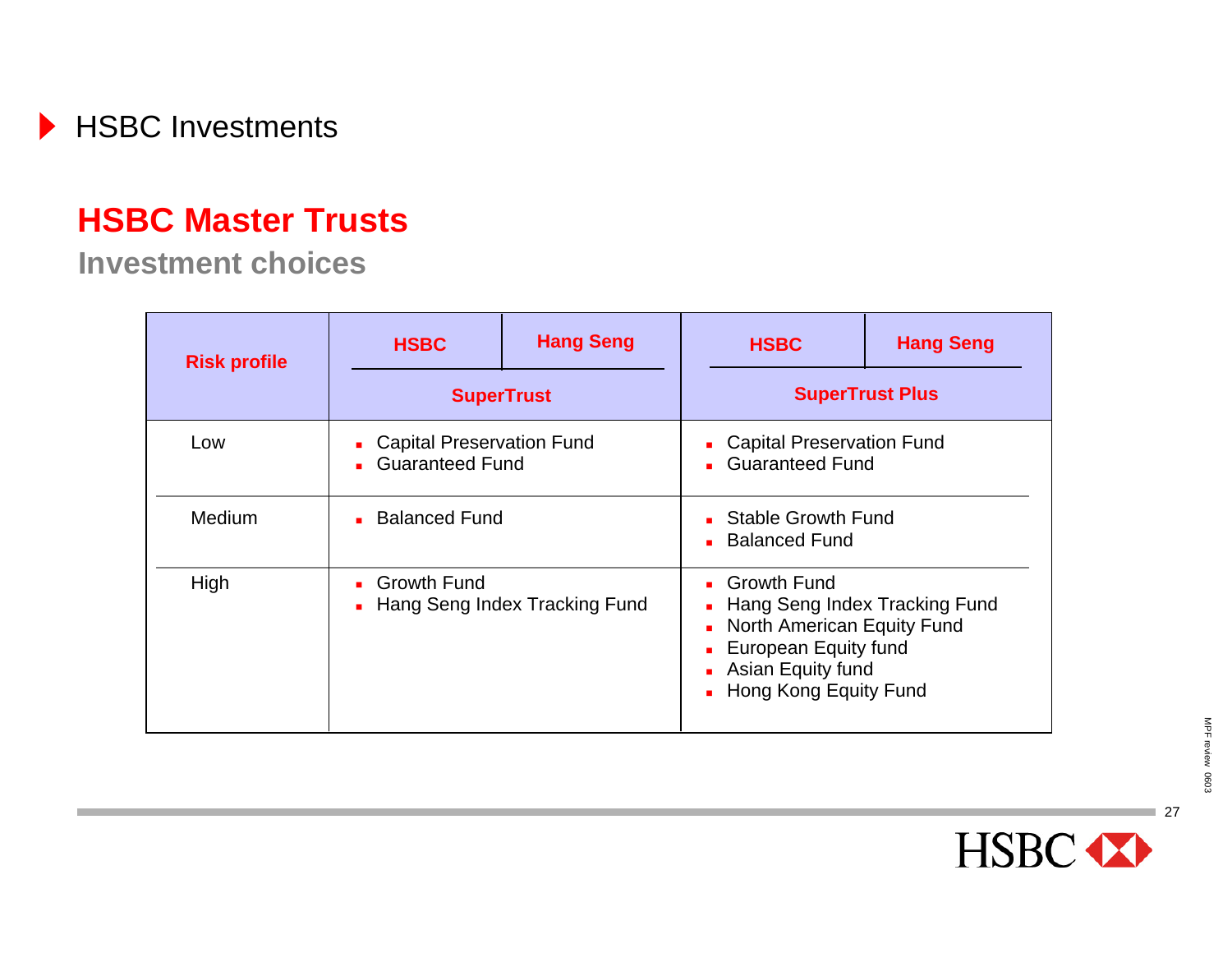

### **Service by HSBC**

- **Enrolment confirmation notice with an MPF membership certificate**
- **Annual benefits statement**
- Account and fund information access:
	- HSBC MPF website
	- 24-hour interactive voice response hotline
	- HSBC and Hang Seng Bank automatic teller machine (ATM)
- **HSBC MPF Member's Guide**
- **D** Voluntary contributions for additional investment at lower than retail fund costs

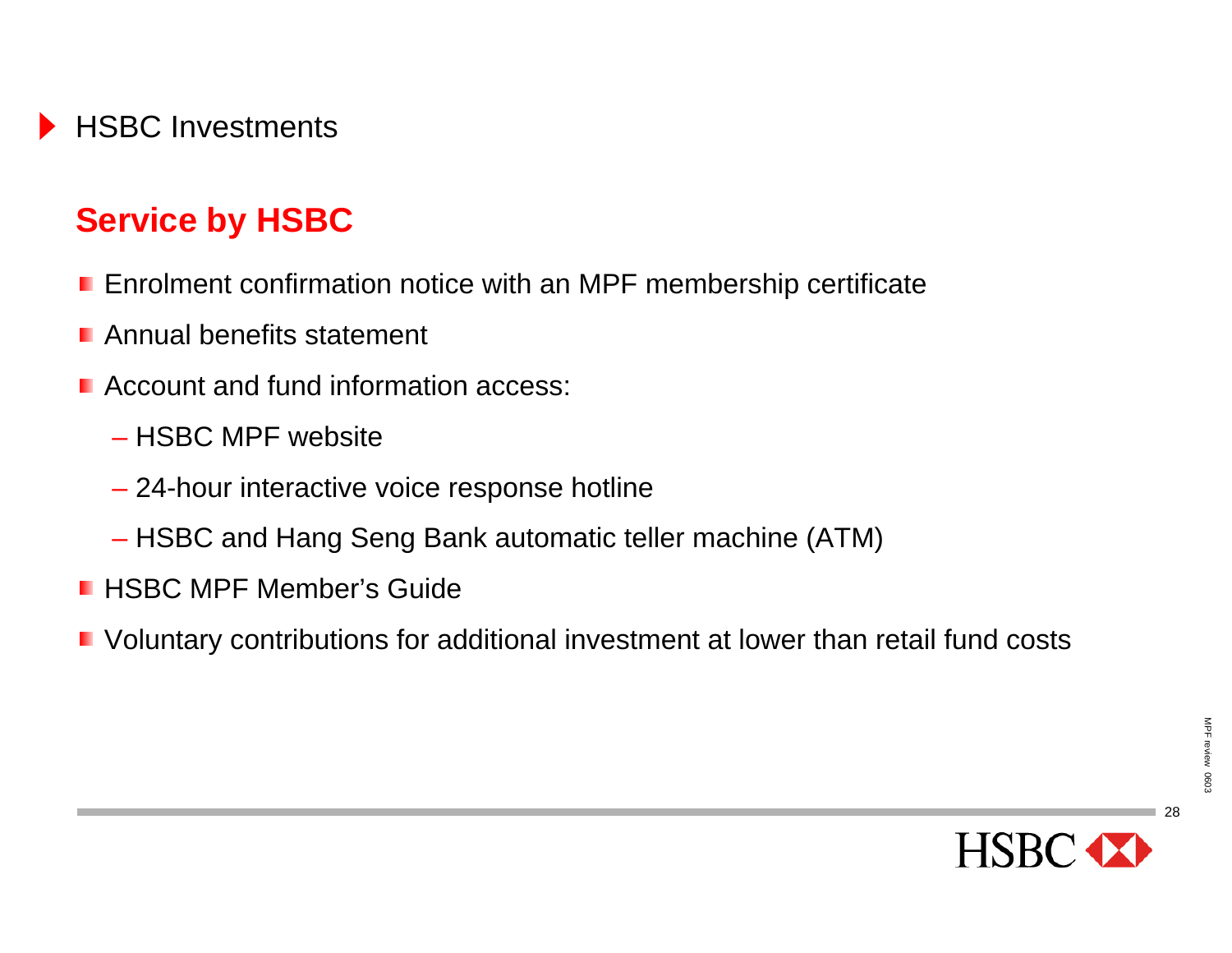

#### **Fees and charges**

|                                      | <b>Capital Preservation</b><br>Fund* | <b>Guaranteed</b><br><b>Fund</b> | <b>Other</b><br><b>Funds</b> |
|--------------------------------------|--------------------------------------|----------------------------------|------------------------------|
| Trustee/Custodian/Administration fee | 1.70% p.a.                           | 1.20% p.a.                       | 1.20% p.a.                   |
| Investment management fee            | $0.25%$ p.a.                         | $0.75%$ p.a.                     | $0.75%$ p.a.                 |
| <b>Total fees</b>                    | $1.95%$ p.a.                         | $1.95%$ p.a.                     | $1.95%$ p.a.                 |
| Guarantee charge                     | N/A                                  | $0.75%$ p.a.                     | N/A                          |

\* Fees for the Capital Preservation Fund are deducted in the form of fund units from a member's account after the investment return and prescribed savings rate for each month have been ascertained.

<sup>29</sup>

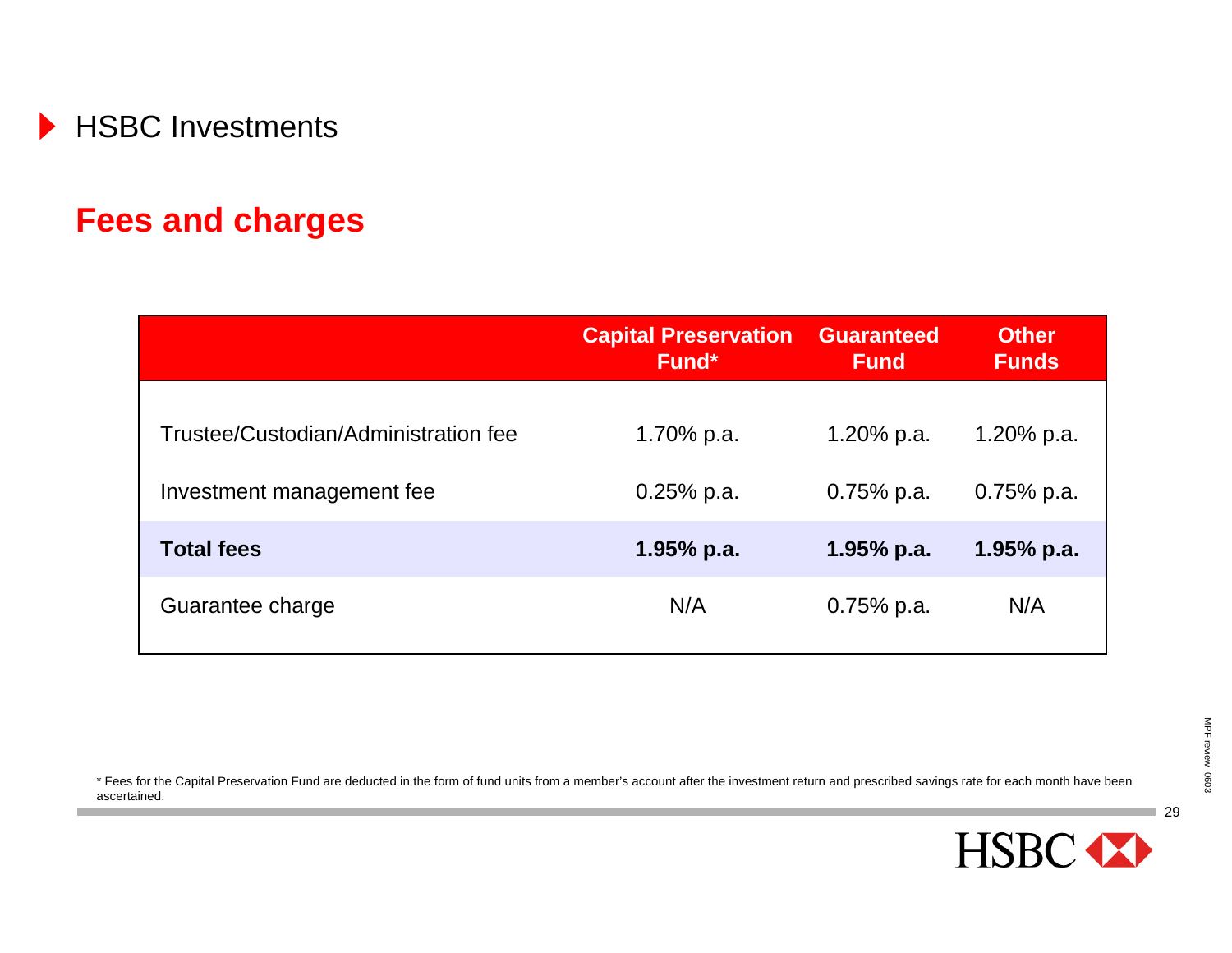

## **Key success factors & future development**

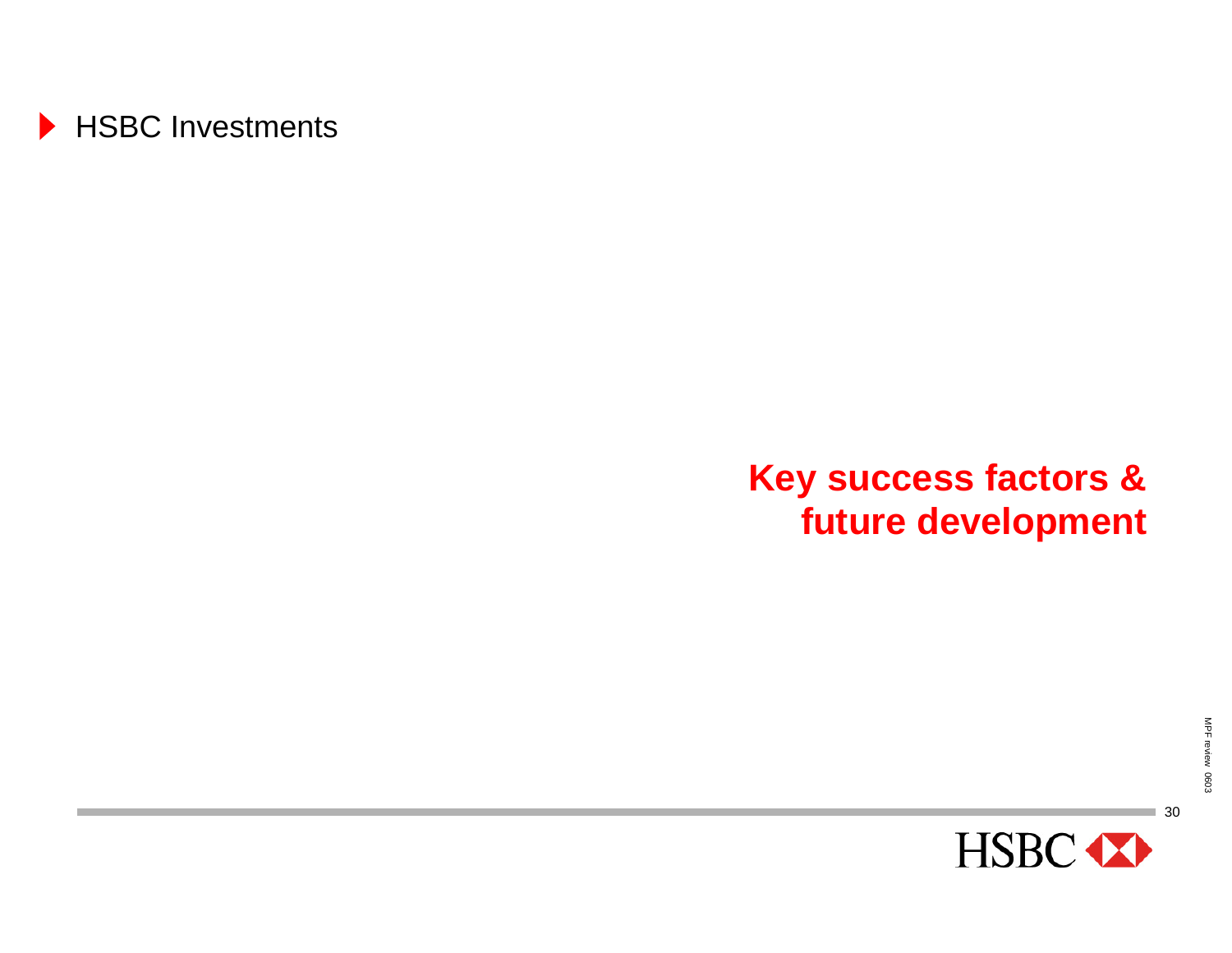

#### **The importance of members education**

- Commencement in December 2000
- Tech-bubble bursted in March 2000 that lead to 2 years of down markets that recovered in 2003
- Much negative feelings on MPF during the first 3 years (falling fund prices)
- Dollar-Cost-Averaging: members have been buying funds in small amount for the past 5 years, and dollar-cost-averaging (DCA) helped to smooth-out volatility and purchase costs.

**Members education is Members education is very important very important**

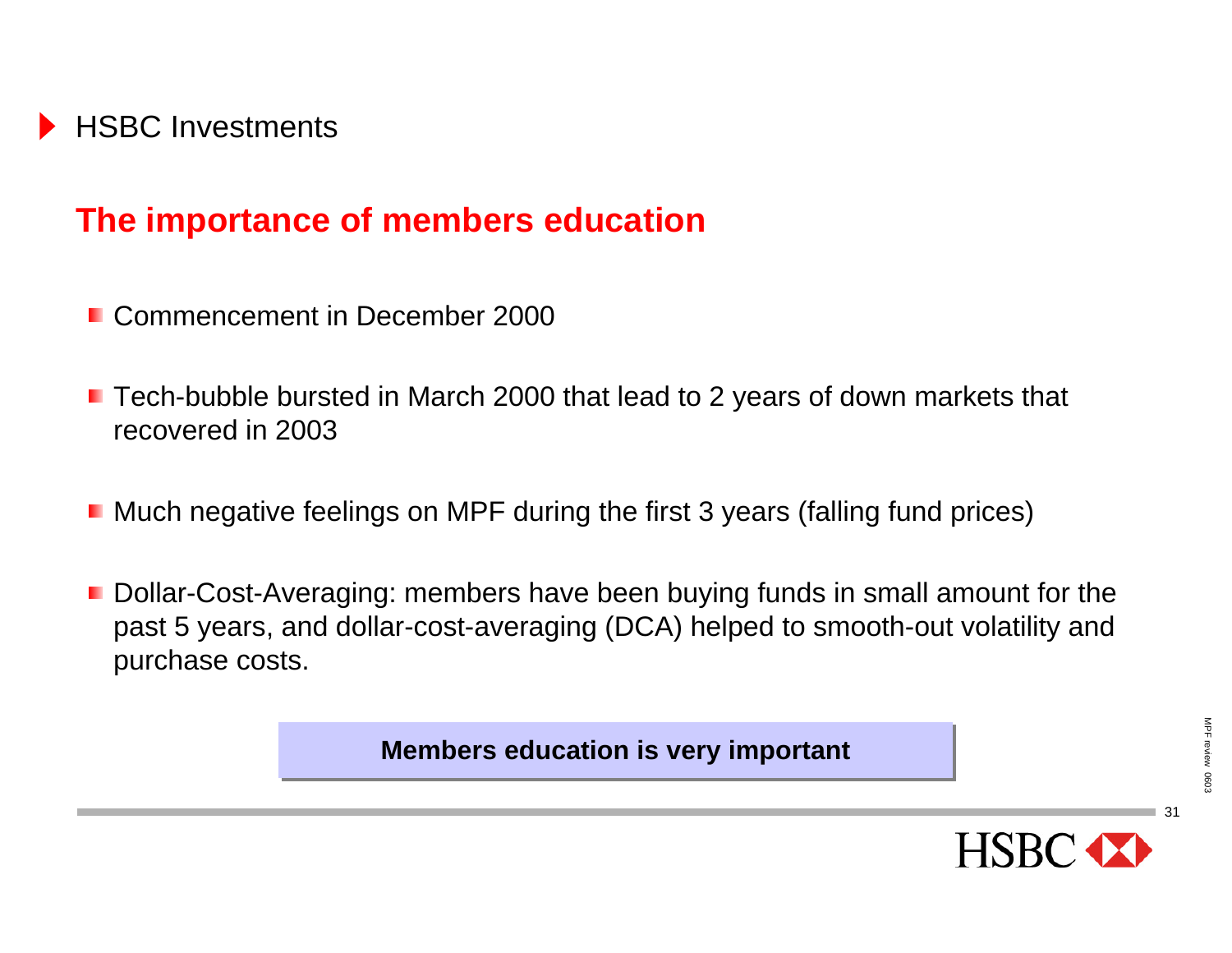### **Lessons learnt**

- **Members education is vital**
- **Lifestyle fund approach (especially for fund beginners)**
- **I** Information disclosure
- **Development of voluntary top-up**
- **Expected MPF provider consolidation did not materialise** 
	- Larger than expected steady inflow of contributions (including 9% total as top-up)
	- Investment market recovery
- **Most providers utilise electronic means to accept and disseminate information** 
	- Monthly contributions
	- Information made available via internet and auto-phone systems (Interactive Voice Response System – IVRS)

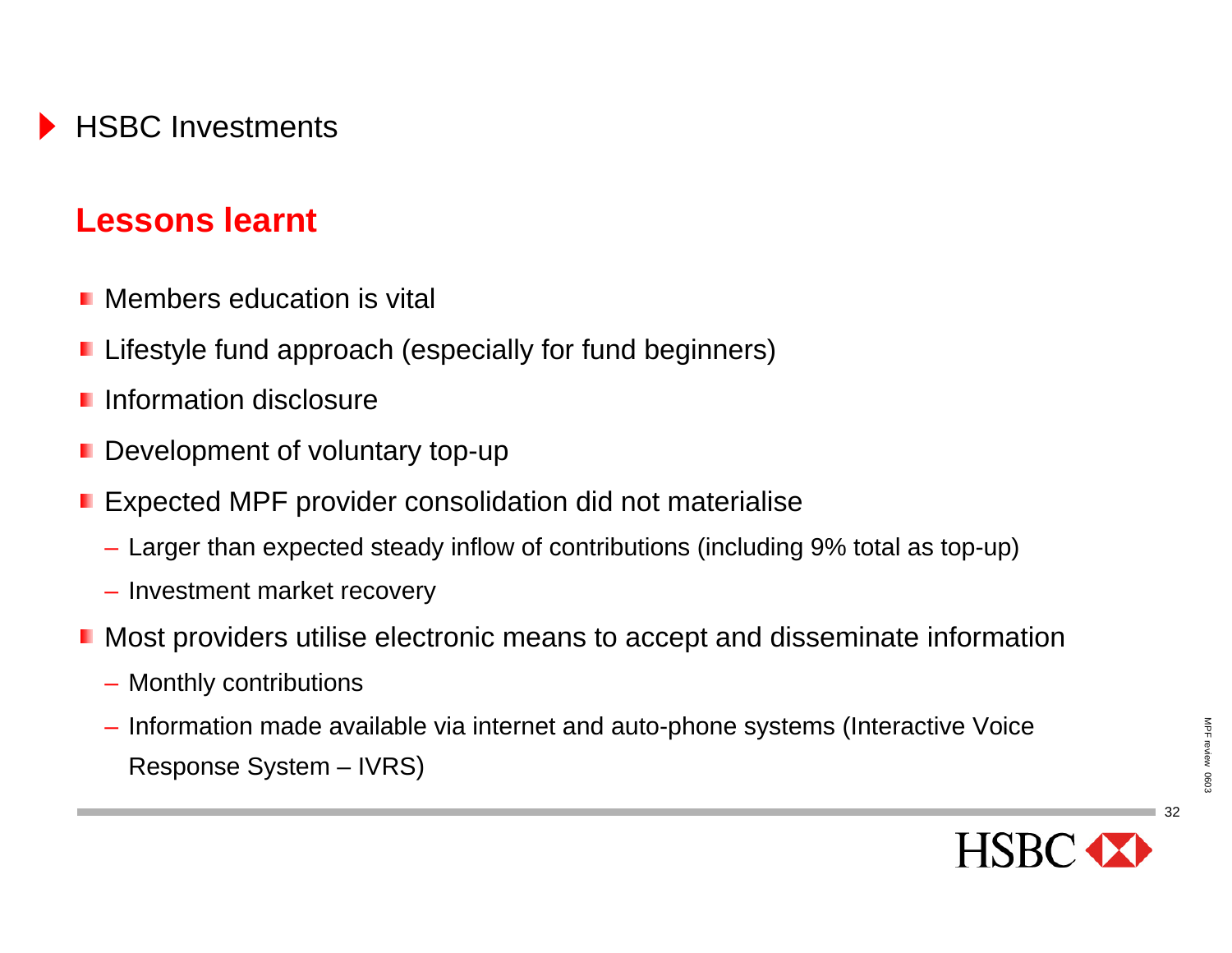### **Lessons learnt**

- **Restrictive investment guidelines**
- $\blacksquare$  High administrative costs
- **E** Capital Preservation Fund
	- Portfolio of short-term fixed-income securities
	- Maximum duration of 365 days, and maximum average portfolio duration of 90 days only
	- If return below prescribed savings rate as disclosed monthly by the MPF Authority, no fees can be collected by **ANY** of the service providers
	- Period of close to zero interest return (4Q03 2Q04)

MPF review 0603

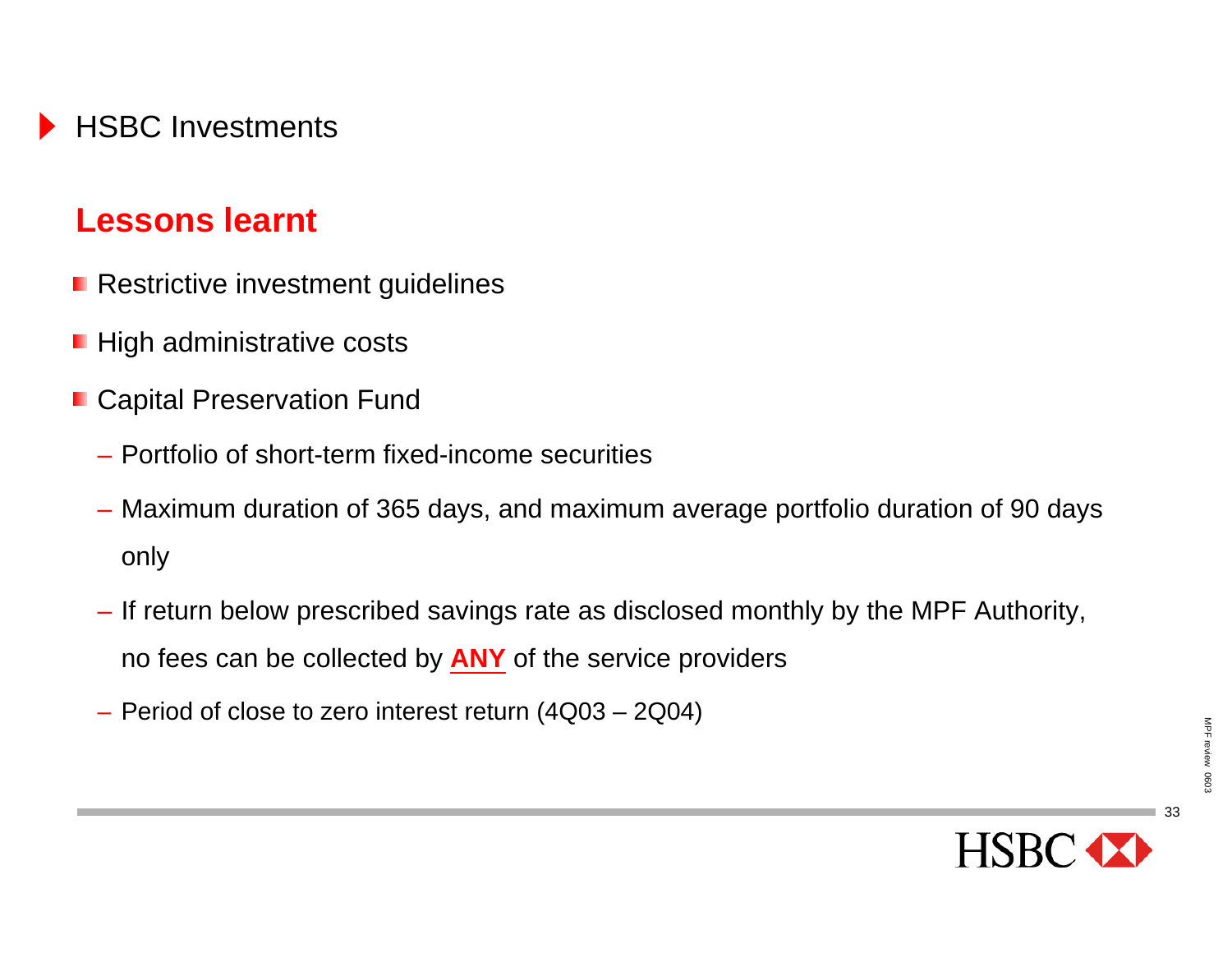### **Suggestions put forward by the industry**

- Raise mandatory contribution
- **E** Encourage voluntary contribution promote private retirement savings / insurance schemes
- $\blacksquare$  Move from lump sum settlement towards providing retirement income  $-$  annuities
- **Longer-term objectives: enhance employee choice of scheme**
- Members financial education learn more about investment, make better choice

**Everyone working together to make MPF better** 

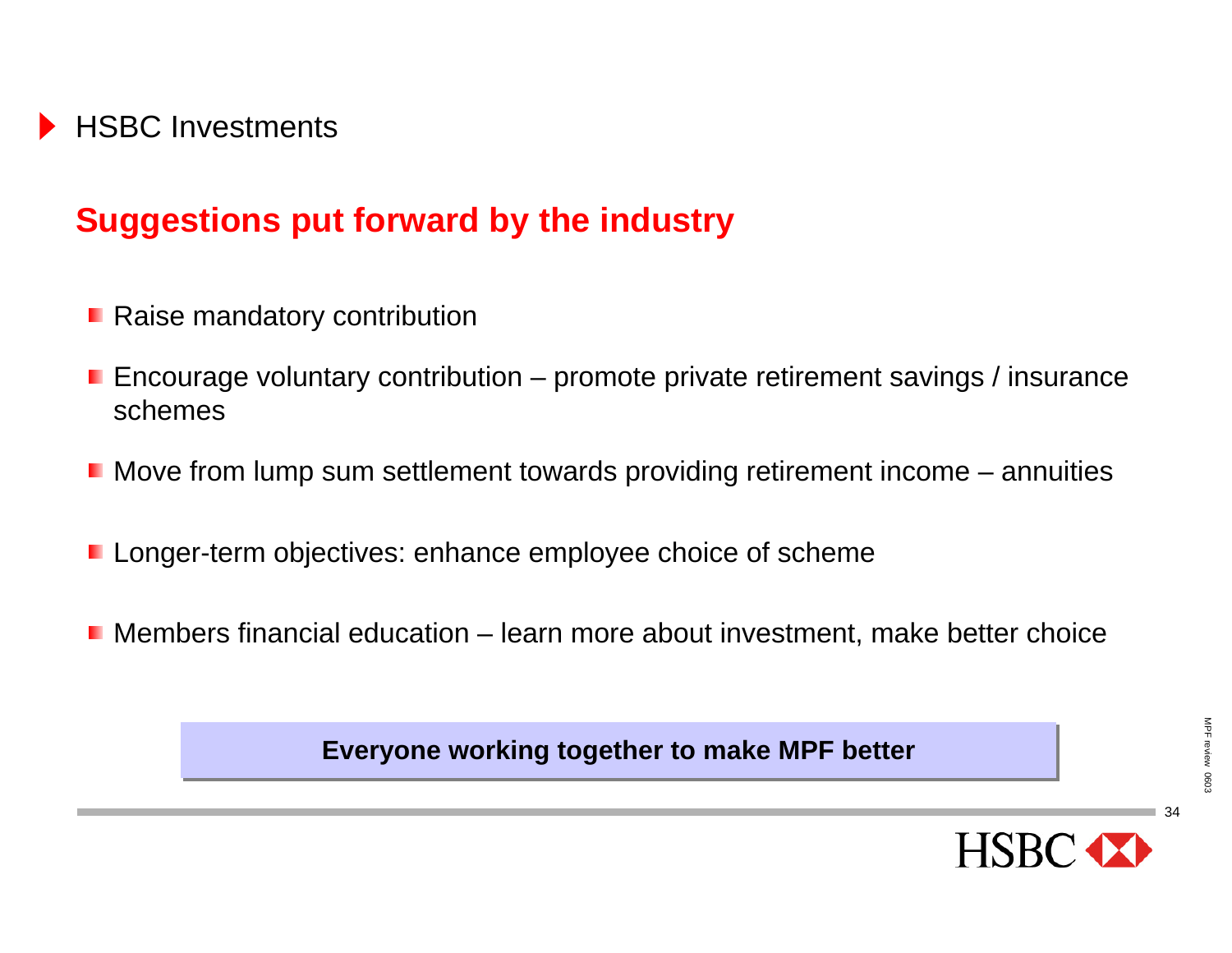#### **Explanatory notes and disclaimers**

- $\blacksquare$  The document is confidential and is supplied to you solely for your information. This document should not be reproduced or further distributed to any person or entities, whether in whole or in part, for any purpose.
- Please also note that investment involves risk and past performance is not indicative of future performance.
- The opinions expressed herein should not be considered to be a recommendation by HSBC Investments (Hong Kong) Limited to any reader of this material to buy or sell securities, commodities, currencies or other investments referred to herein. HSBC Investments (Hong Kong) Limited, its ultimate and intermediate holding companies, subsidiaries, affiliates, clients, directors and/or staff may, at any time, have a position in the markets referred to herein, and may buy or sell securities, currencies, or any other financial instruments in such markets.
- **HISBC Investments (Hong Kong) Limited has based this document on information obtained** from sources it believes to be reliable but which it has not independently verified. HSBC Investments (Hong Kong) Limited and the HSBC Group make no guarantees, representations or warranties and accept no responsibility or liability as to its accuracy or completeness. Information in this report is subject to change without notice.



MPF review 0603

MPF review 0603